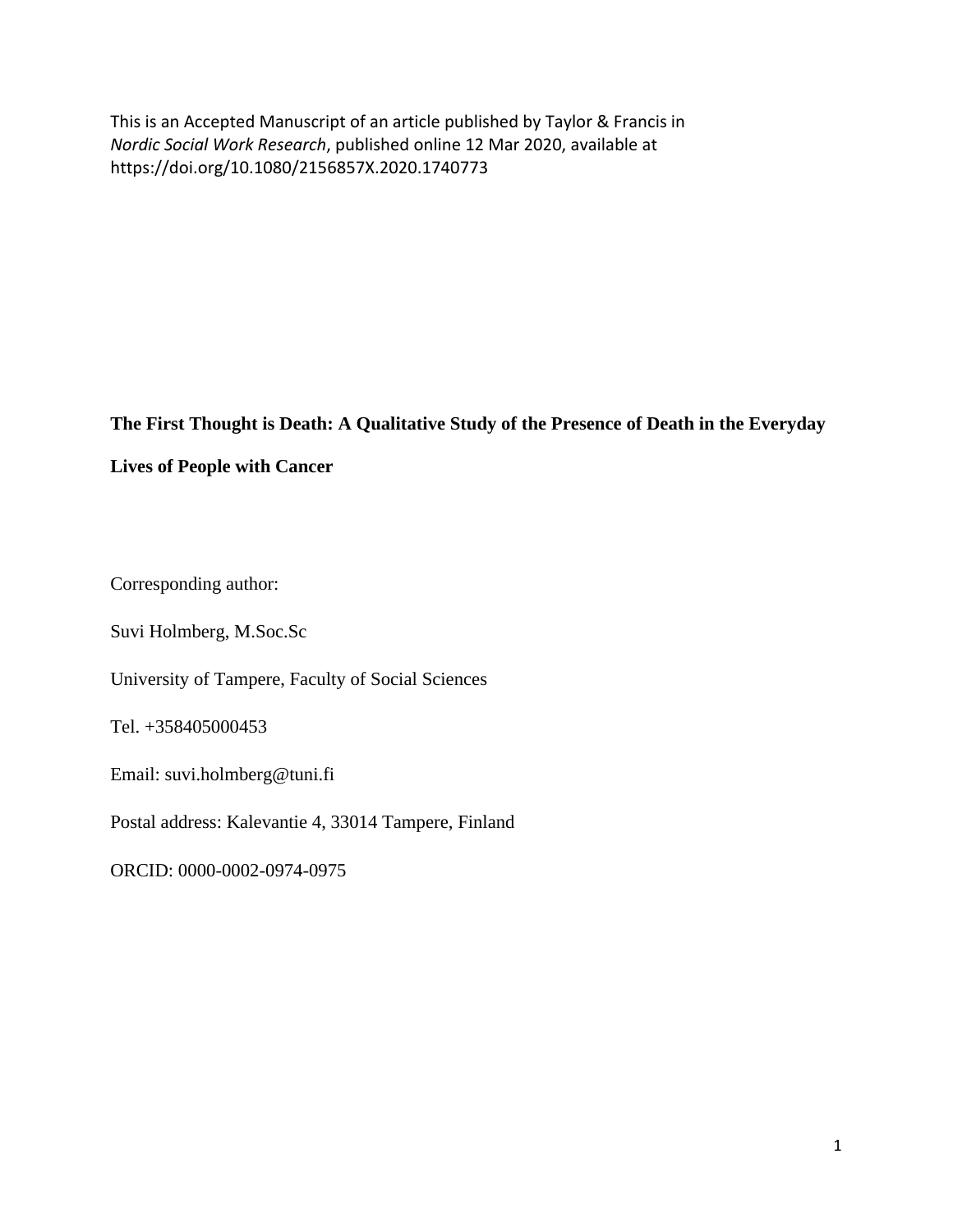#### **Abstract**

The purpose of this study was to explore how people with cancer and their loved ones process the presence of death in their everyday lives. The 'presence of death' is understood here as a phenomenon where the prospect of death becomes a solid part of daily flow after a cancer diagnosis, even when there is no concrete information about the prognosis. The data consists of writings by 37 Finnish participants and their loved ones. The data were gathered through a public call for writings on 'everyday life with breast and prostate cancer'. Cancer and death are approached from a sociocultural perspective, and the analysis focuses on death-related language and activities in the writings. The concept of frame was used as a theoretical and methodological tool. Four categories for framing the presence of death in everyday life were identified: social interactions in the presence of death, creation of a personal relationship with death, pragmatic acts and the reality of death. Each frame consisted of certain activities relating to social relationships, interactions and information, personal discussions considering cancer, the meaning of ordinary chores and the reality of death. The results reveal how people construct their own relationship with death through frames that help them organise the cancer experience and allow them to control the presence of death in everyday life. The findings are discussed in the context of practical health social work.

Keywords: cancer, everyday life, concept of frame, presence of death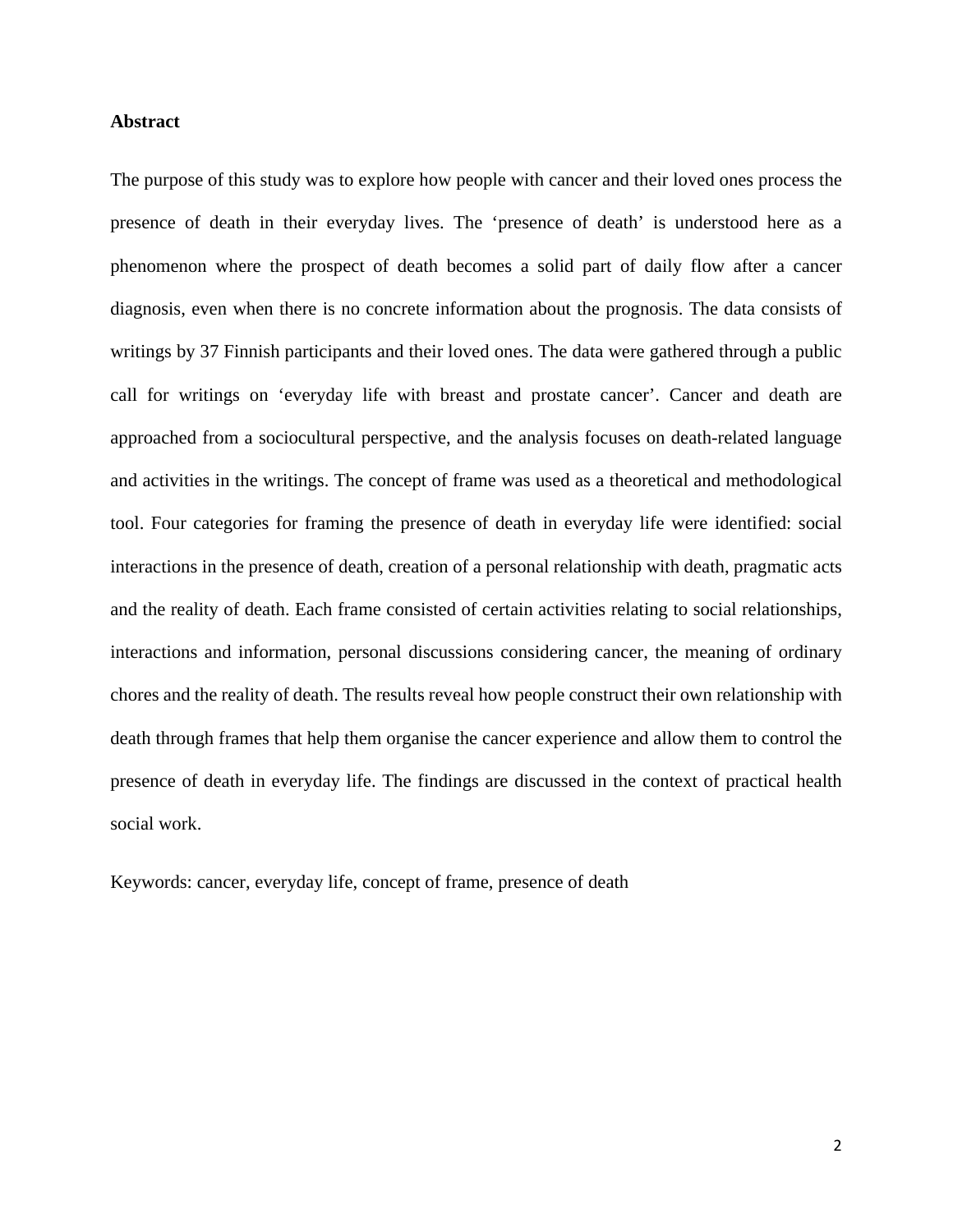#### **Introduction**

Cancer has a harsh reputation, and it is not unusual that the first thought connected to a cancer diagnosis is death. In fact, it appears to be more a rule than an exception that the presence of death becomes a part of daily life immediately after receiving a cancer diagnosis, even when there is no concrete information about the prognosis (e.g., Shaha and Bauer-Wu 2009; Willig 2009, 182). The purpose of this article is to explore how people with cancer and their loved ones processed the presence of death in their everyday lives. This perspective is important, as despite of the aggressive image of cancer, a diagnosis does not automatically mean certain death. For example, survival rates of cancer patients from 2015–2017 in Finland show that 91% of women with breast cancer and 92% of men with prostate cancer were still alive five years after diagnosis (Finnish Cancer Registry 2019). However, in the everyday context, the prospect of death seems to become a solid part of daily flow after the diagnosis; as one participant said: 'I felt like death came in through the door and would sat on my shoulder for the rest of my life'. In this paper, this phenomenon is called *presence of death*.

Cancer's association with the presence of death can be explained by the fact that people often know someone who has died of cancer and by the dominant cultural and discursive constructions that influence conceptions of cancer and other serious illnesses (Willing 2011; Lupton 2012). Thus, issues of health, illness and death cannot be seen simply as medical or biological facts; they are also interlinked with social processes and the sociocultural setting in which they are known and experienced (Charmaz 1980; Lupton 2012). Furthermore, the experience of illness is not bound merely to the healthcare environment or the bodies or consciousness of those who are ill; it reaches out to encompass households, families and communities (Kleinman and Seeman 2003). This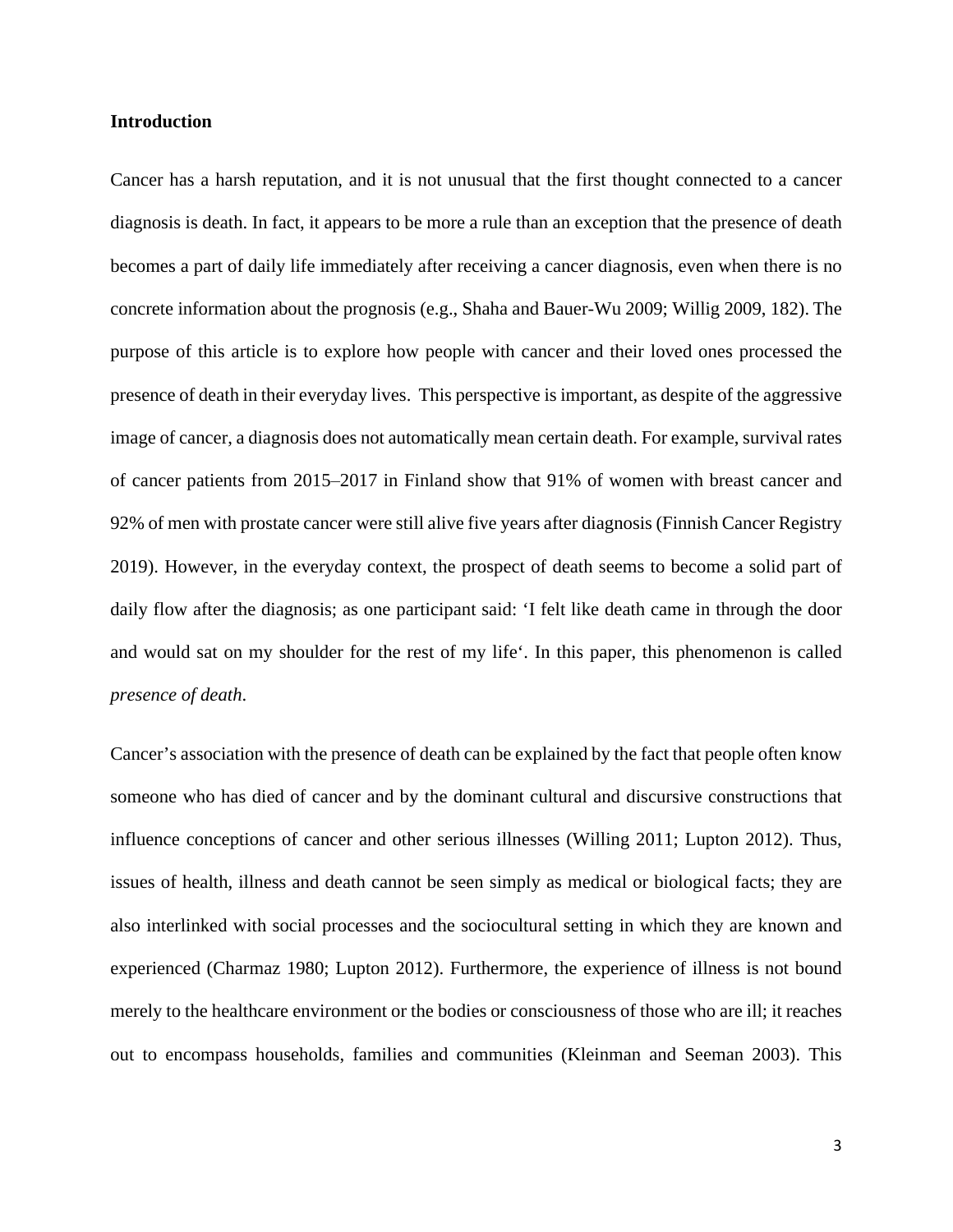viewpoint may be overlooked in a rapidly changing healthcare environment, but it is pivotal in heath social work (e.g., Auslander 2001).

The mere presence of death is frightening because in its totality, death forces us to forgo experiences in our lives, our bodies, our relationships, our plans and the possibility of living stable and painless lives (Kastenbaum 1998 as quoted in Hayslip and Hansson 2003). Still the phenomenon seems understudied, especially in cases where death is *uncertain*. In previous literature, death in the daily lives of people living with cancer has been approached, for example, from the perspective of informal palliative care in the home environment (Wong and Ussher 2009; Carlander at all. 2011a, 2011b, 2011c). According to Carlander et al. (2011b, 2011c), the closeness of death raises existential questions, causes bodily changes and invades the identities of all the individuals involved. These studies reflect well the everyday realities of living in the presence of death, but they lack insight on other stages of living with cancer, including, for example, circumstances where (curative) cancer treatments or annual follow-up appointments are over, and people continue their lives, which still are affected by cancer but in different ways (e.g., Hubbard and Forbat 2012; Balmer, Griffiths and Dunn 2015; Baker et al. 2016; Holmberg 2019).

One clear example of the presence of death in daily life is the constant fear of recurrence (Hubbard and Forbat 2012, 2036–2038; Balmer, Griffiths and Dunn 2015, 446; Baker et al. 2016, 184). Hubbard and Forbat (2012, 2037) argued that 'constructing cancer as a disease to be feared is formulated both by cancer survivors who had recently been diagnosed as well as those who had diagnosed a long time ago' (see also Balmer, Griffiths, and Dunn 2015, 446). Baker et al. (2016) called this the 'existential threat of cancer', which psychologically impacts the sense of identity, drives one to find meaning in the cancer experience and forces a confrontation with one's own mortality (Baker et al. 2016, 185). The present study contributes to the discussion by scrutinising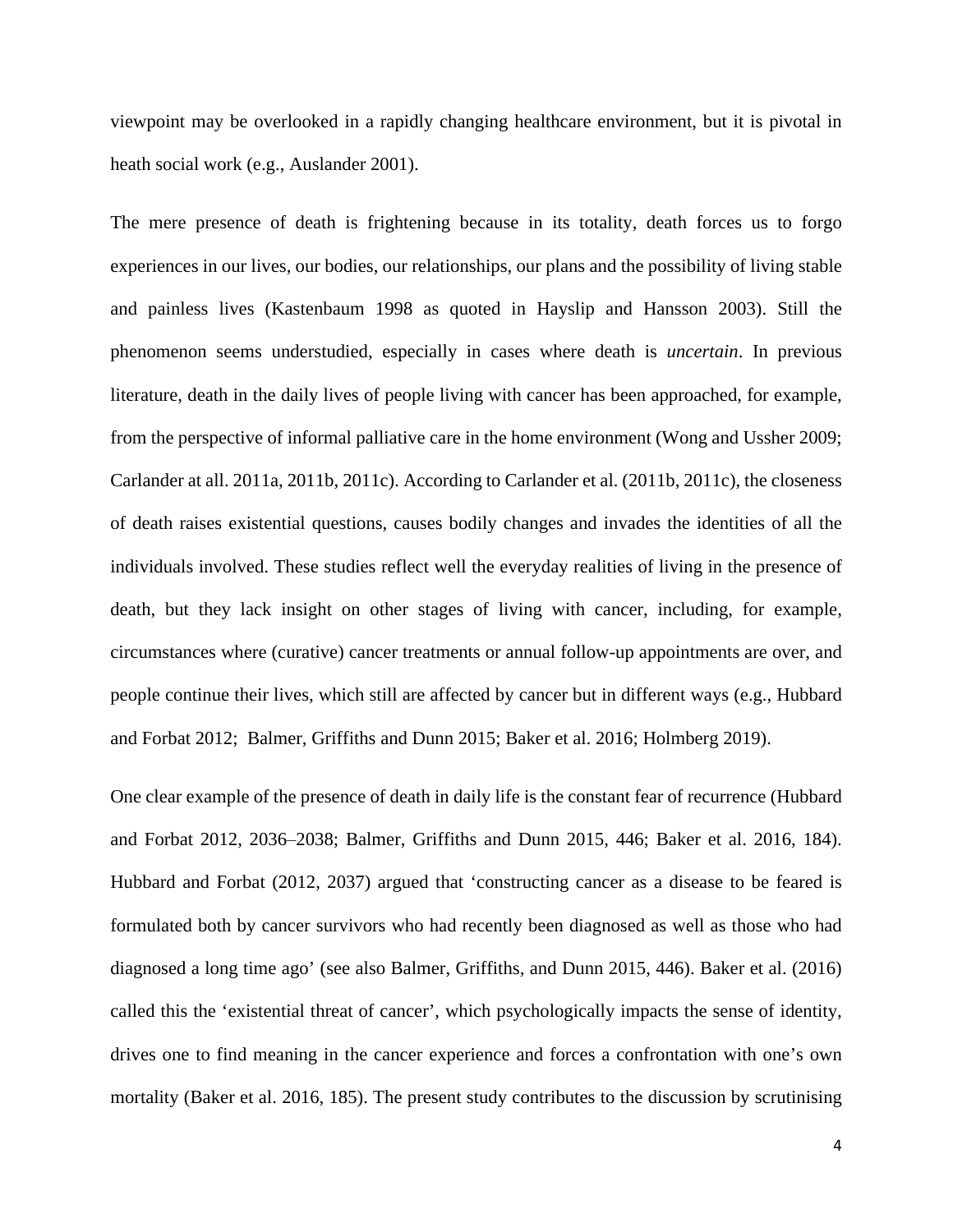how people with cancer and their loved ones process the presence of death in their everyday lives. The research question asks: How is the presence of death constructed and controlled in the everyday lives of those with cancer? Linking death to daily routines and separating it from biological and medical frames discloses the broad range of meaning that cancer has in everyday life.

#### **Social work, cancer and the presence of death**

Questions concerning death and dying are not unfamiliar in social work settings (e.g., Holloway and Taplin 2013), especially in the healthcare context where people face serious illnesses. Still, as referenced above, the role of social workers with issues of cancer and death is strongly linked to palliative and hospice care. In previous literature, social work and palliative care have been approached, for example, from the perspectives of informal caregivers and families (e.g., Gagle and Kovacs 2011), the professional needs of oncology social workers (e.g., Kovacs and Bronstein 1999) and the social worker's role in an interdisciplinary palliative oncology team (e.g., Jones et al. 2014). Common to all these approaches is the focus on situations where death is certain or has already happened. What previous (health) social work research lacks, is how the presence of death is constructed and controlled in situations where death is uncertain. This study contributes to the discussion from the perspective of the ill, their loved ones and their everyday life circumstances outside the healthcare environment. The perspective is especially important from the viewpoint of (health) social work, which aims to ensure that the daily lives of individuals and their families' (e.g., economic issues, social participation) are secured and can continue as trouble-free as possible in spite of the illness (Sipilä 1996, 61–62; Lindén 1999, 55). The findings are discussed in the context of health social work.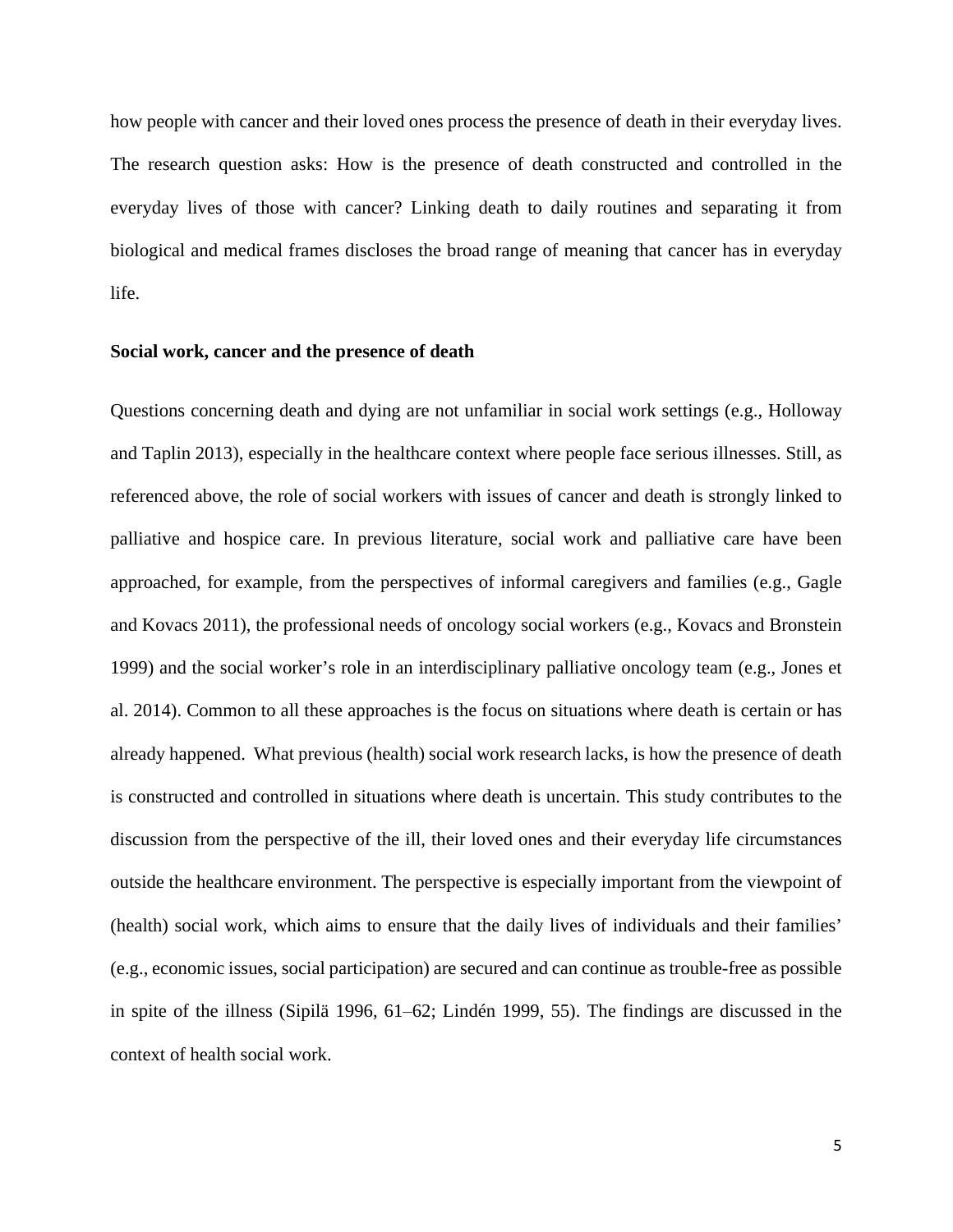#### **Theoretical and methodological approach**

In this study, death in the everyday lives of people living with cancer is approached as a sociallyconstructed phenomenon. Conceptions of death, images of the social worlds where death takes place, and the everyday actions that constitute the process of dying are socially constructed. Although death is a biological fact, what it means is a result of socially-shaped ideas and assumptions. (Charmaz 1980, 17.) The ways the presence of death emerges in everyday life with cancer can be explored by scrutinising daily encounters and practices. The concept of 'frame' (Goffman 1986) is utilised as a theoretical and methodological tool (e.g., Peräkylä 1989, 1990). In the everyday life, 'frames' enable individuals to identify basic elements of reality and its social orders and events (Goffman 1986, 11). According to Goffman (1986, 8) 'when individuals attend to any current situation, they face the question: What is it that's going on here?' in order to get a grasp of the social conditions and their possible contradictions. For example, when participants in the present study make a testament or refuse to talk about their cancer, these actions can be seen as attempts to understand 'what is going on' in their daily life in the presence of death.

Here frame is defined as a set of actions that help individuals understand the situations in which they find themselves, thus providing a way to organise their experiences(Manning 1992, 118). The frames are connected to established social practices and meanings, which are understood in relation to socially and culturally shared knowledge. This explains why people are able to separate practices like 'play' and 'fight' or 'casual greetings' and 'last goodbyes'. (Peräkylä 1990, 156–157.) In life with cancer, the frames illustrate diverse social realities of living in the presence of death and 'opens a particular perspective on death; the meaning of death is different in each' (Peräkylä 1989, 118). In the current study, the concept of frame was utilised to explore the different constructions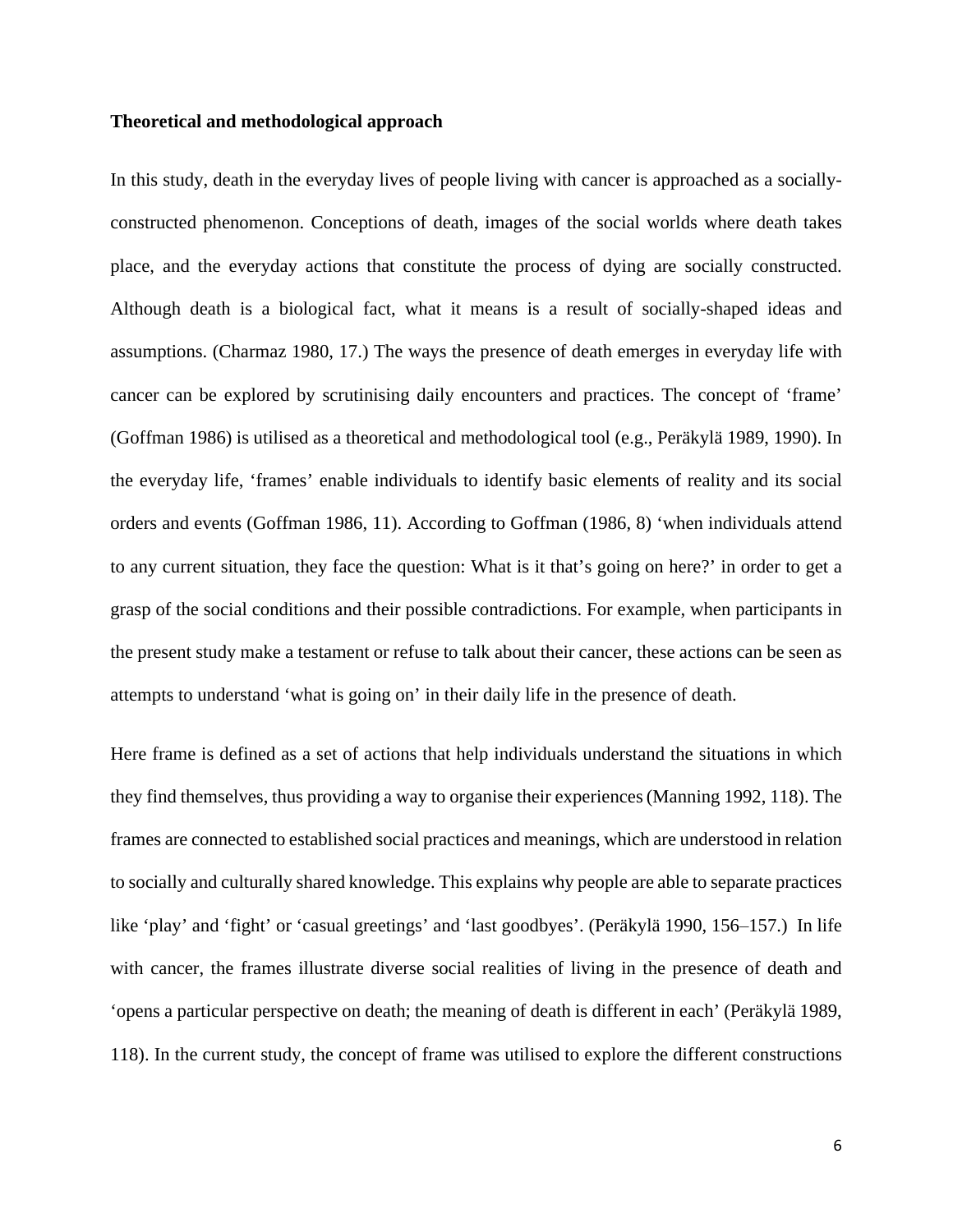of presence of death and how it could be controlled. At the core, are the death-related activities occurring in the frames.

## *Data and participants*

The data were gathered for a doctoral dissertation in 2009 through a public call for writings on 'everyday life with breast and prostate cancer' directed at people diagnosed with cancer and their loved ones (also see Grinyer 2004). The call was published in Finnish cancer and patient organisations' publications, rehabilitation courses and websites targeting cancer patients and their loved ones. Participants were asked to describe their everyday lives after their cancer diagnosis. They were further asked to state the type of cancer, the time they fell ill, how the illness was treated and the current status of the illness.

In total, 37 people replied; 21 participants wrote about breast cancer and 11 about prostate cancer; five wrote about the experiences of loved ones. The characteristics of the breast and prostate cancer participants are presented in Table 1. Unexpectedly, eight participants who wrote about their own cancer also wrote about their loved ones. Four of these writings dealt with cancer types other than breast or prostate cancer, but as the descriptions of death in everyday life were not perceived as dependent on the type of cancer, they were included. These writings were analysed from both viewpoints, which raised the number of writings written by loved ones to 13. The characteristics of the writings written by loved ones are presented in Table 2.

[Table 1. & Table 2. here]

The writings contained extensive narration about death, but as the participants were not asked to address death specifically, the unguided narration offered an opportunity to scrutinise the theme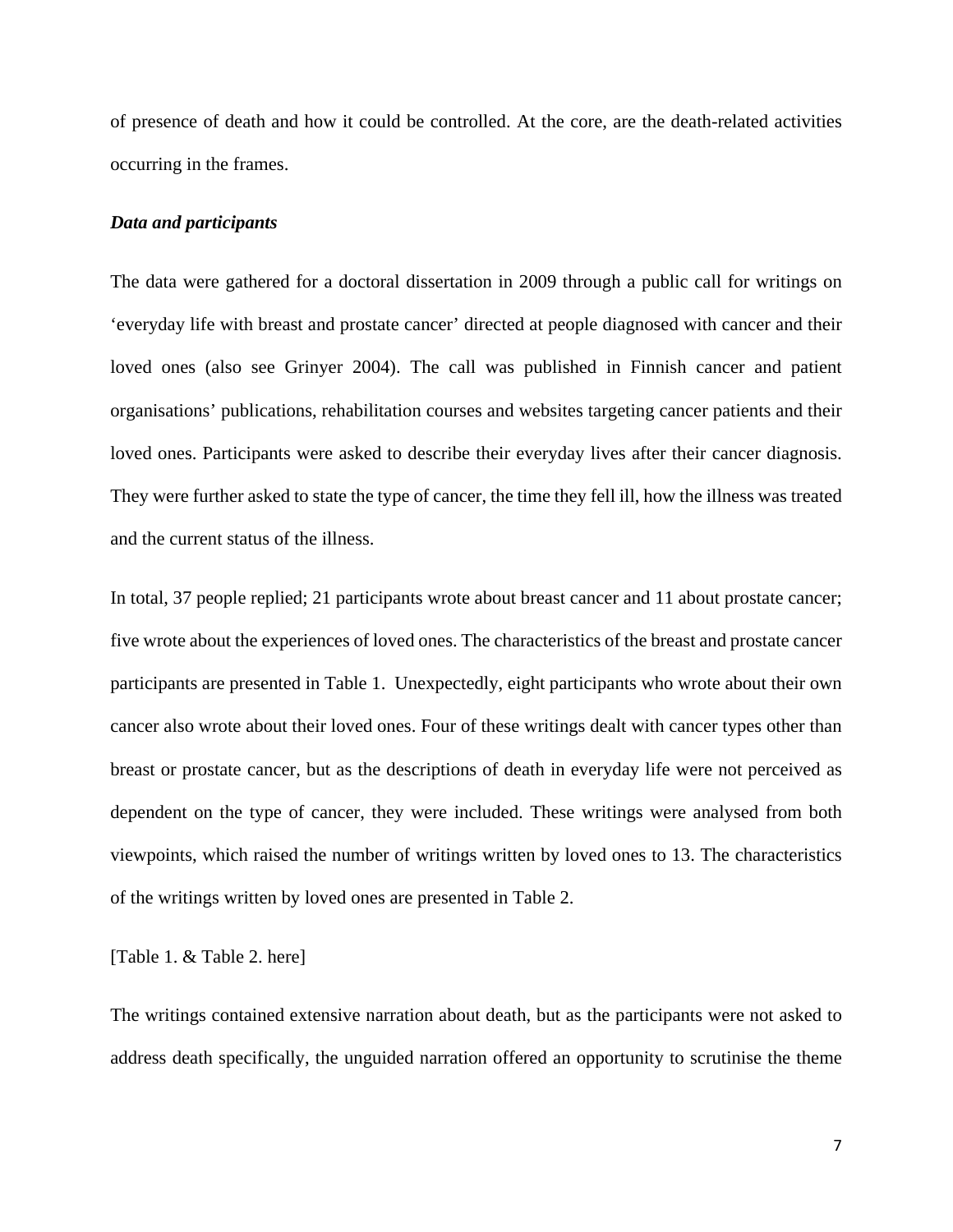'naturally' and how it occurred in the writings without the influence of the researcher (also see Grinyer 2004). The data amounted to 233 pages.

The research was not conducted under any specific cancer-related institution and any private person who saw the call for writings could contribute to the study. The call described how the writings would be used and gave a guarantee of anonymity and confidentiality. The researcher's contact information was also available for further questions. In dealing with ethical issues, the Finnish research ethics guidelines (2009, 2012) were strictly followed.

## *Analysis*

The analysis divided into three stages. First, all writings were carefully read and the data were imported to ATLAS.ti qualitative data analysis software, which was used to organise and code the writings. The analysis began with descriptive coding as presented by Gibbs (2007) focusing on the language the participants used when referring to death. They used direct references like 'death and dying' or indirectly referred to death through similes, images and metaphors. Preliminary, this phase helped perceive the everyday contexts where death was deemed to be present.

The second and the main analysis phase focused on the death-related activities that were described in wider textual contexts where separate direct and indirect references were used. The presence of death was recognised in numerous daily activities from social encounters and interactions to existential thoughts and ordinary daily routines. The concept of frame (Goffman 1986) was utilised to categorise the death-related activities by their contents and how the presence of death was controlled. The first explicit frame was connected to social relations and interactions, which seemed to run through all death-related activities. In addition, five more frames detailing daily flow and practices, concrete death and existential thoughts and feelings were identified. The frames were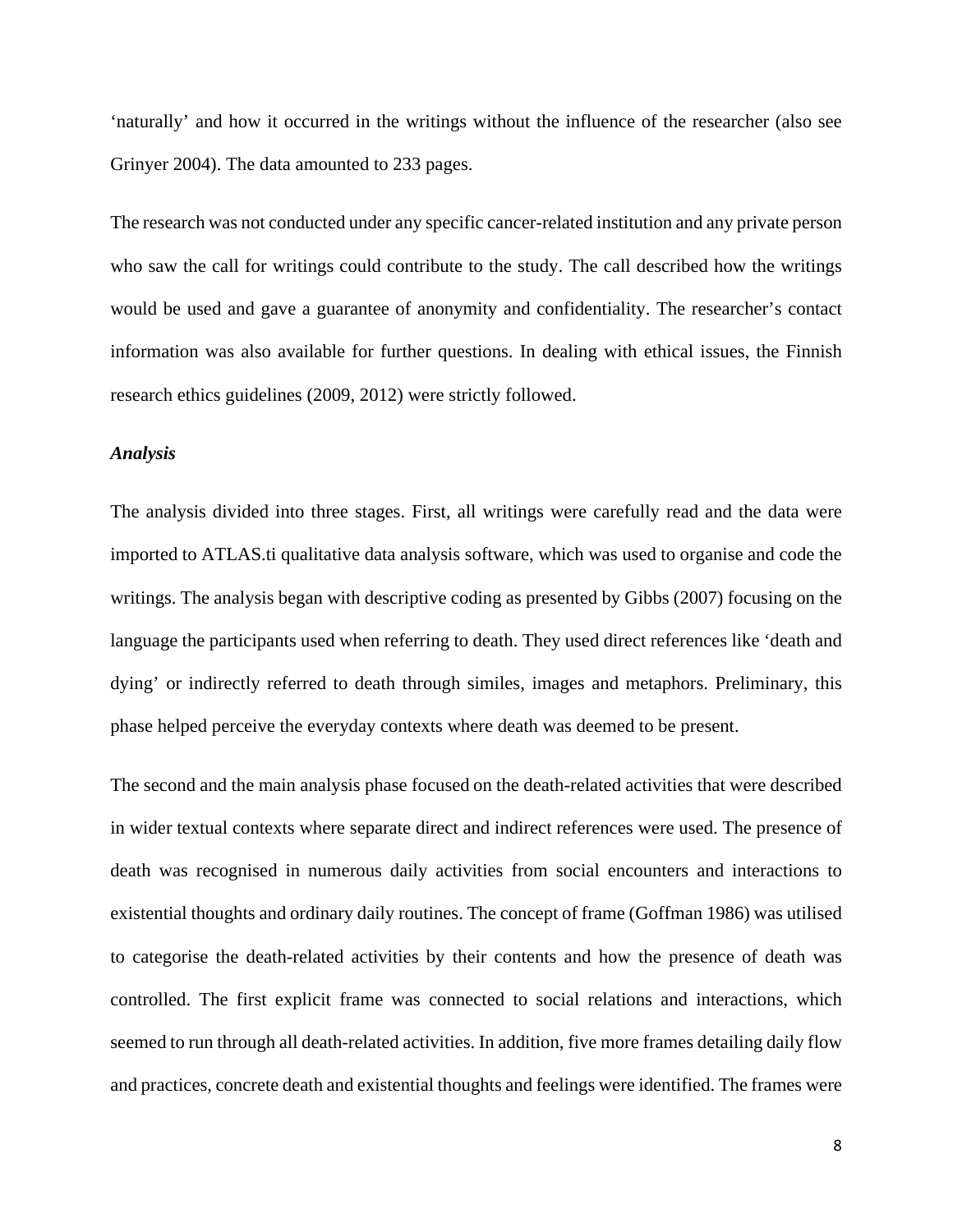not identifiable as clear separate sets of activities, and they often overlapped, and at times, were even contradictory.

In the third analysis phase, the six frames were reorganised by combining their emphasis on interaction and social issues, personal matters and practical actions. During this process, the activities linked to concrete death were separated and renamed as their own frame. Finally, four frames were identified. The analysis process is presented in Table 3.

[Table 3 here]

## **Findings**

## *Frame of social interaction in the presence of death*

In this frame, the central activity was the social interactions between people, which can be either direct (e.g., face-to-face communication) or indirect (e.g., phone calls). The focus here was on interaction as a way to share and control feelings and information. The presence of death is constructed and controlled through activities like 'protecting' and 'silence'. This frame shows how strongly the presence of death affects the way people interact.

An important part of such interactions is sharing the cancer diagnosis, which brings the presence of death to daily life. Although some openly shared their diagnoses, some preferred to keep their illness a secret. One reason for selecting silence may have been that serious illness causes concern and calls forth all the cultural prejudices linked to cancer. Below, a participant with prostate cancer reflects on the situation of sharing: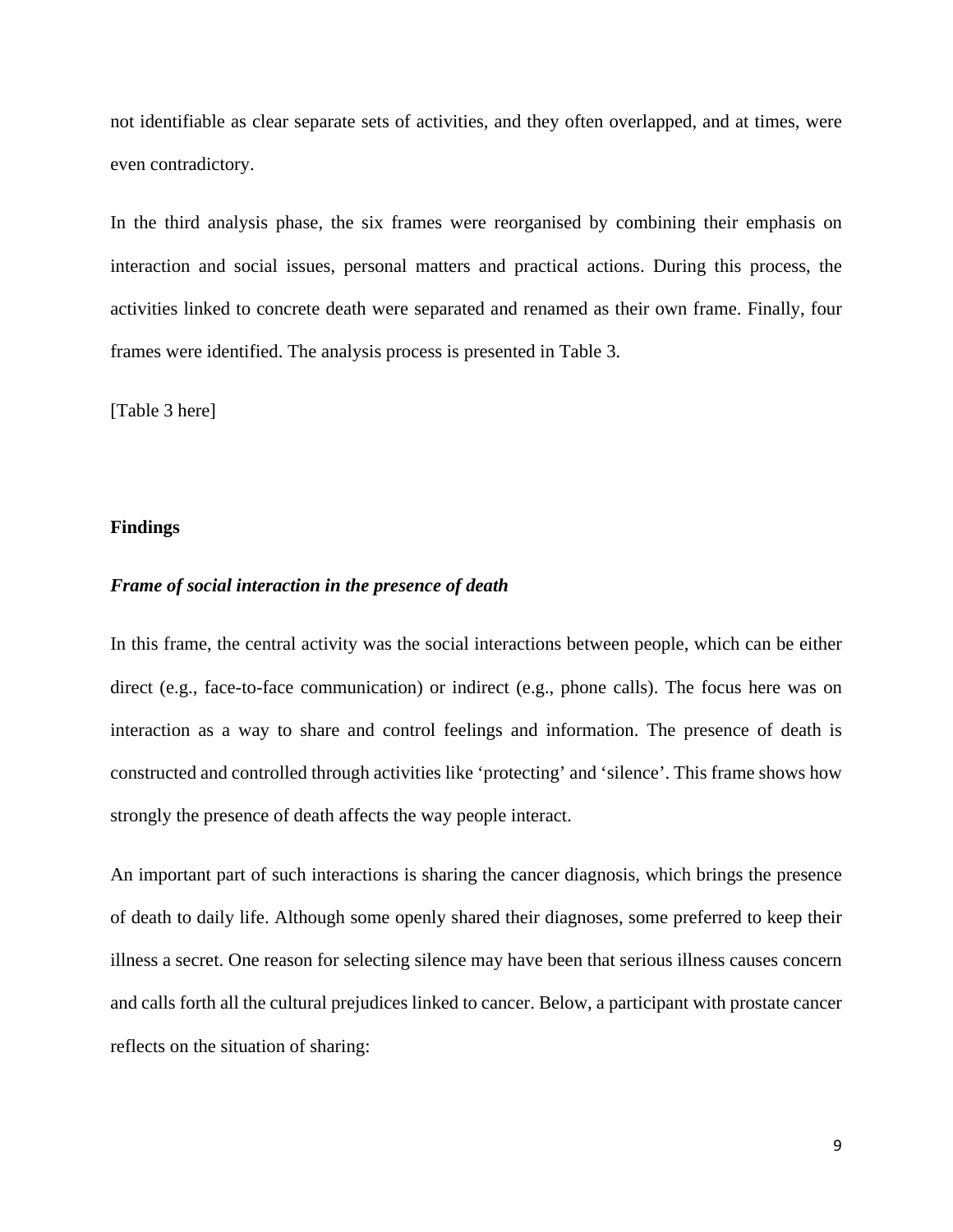On the day before Christmas Eve, I got a letter from hospital that said: 'Malignant cancer cells have been found in your biopsy sample taken in November. We have reserved a skeletal scintigraphy for you on the  $27<sup>th</sup>$  of December. Additionally, we have reserved a urologist appointment for you on the  $10<sup>th</sup>$  of January; he will go through the treatment plan with you'. The information ruined my Christmas mood, and I told my wife that the kids would be told only after New Year's Eve. (pc 9)

Because of the timing of the diagnosis letter, the upcoming Christmas with its cultural meanings, seemed to make the situation even more fragile. The presence of death is constructed through feelings of a 'ruined Christmas mood' and delaying sharing the diagnosis with 'kids'. By delaying sharing, he was able to protect his children from information that would cause them worry and extend the presence of death in to their lives. This can be seen as a way to control the presence of death and the fragility of the situation. On the other hand, the data also shows that protecting others can sometimes distort the interaction, as in the next extract where an adult daughter describes her father's way of talking about his prostate cancer:

During the illness, most of the conversations I had with my father on the phone were full of optimism from his side. Everything oozed with the feeling that he did not want me to worry about him or how he was feeling. [He said:] 'The doctor said five years. I am feeling much better. I have been in the garden today to feed the birds'. [Daughter continues:] I heard from my sister that he had been helped to his chair so that he could look outside [at the garden] for a while. (lo1)

Father is trying to maintain an optimistic outlook and gives a more active and positive image of his situation than that provided by the participant's sister. He is counting heavily on the doctor's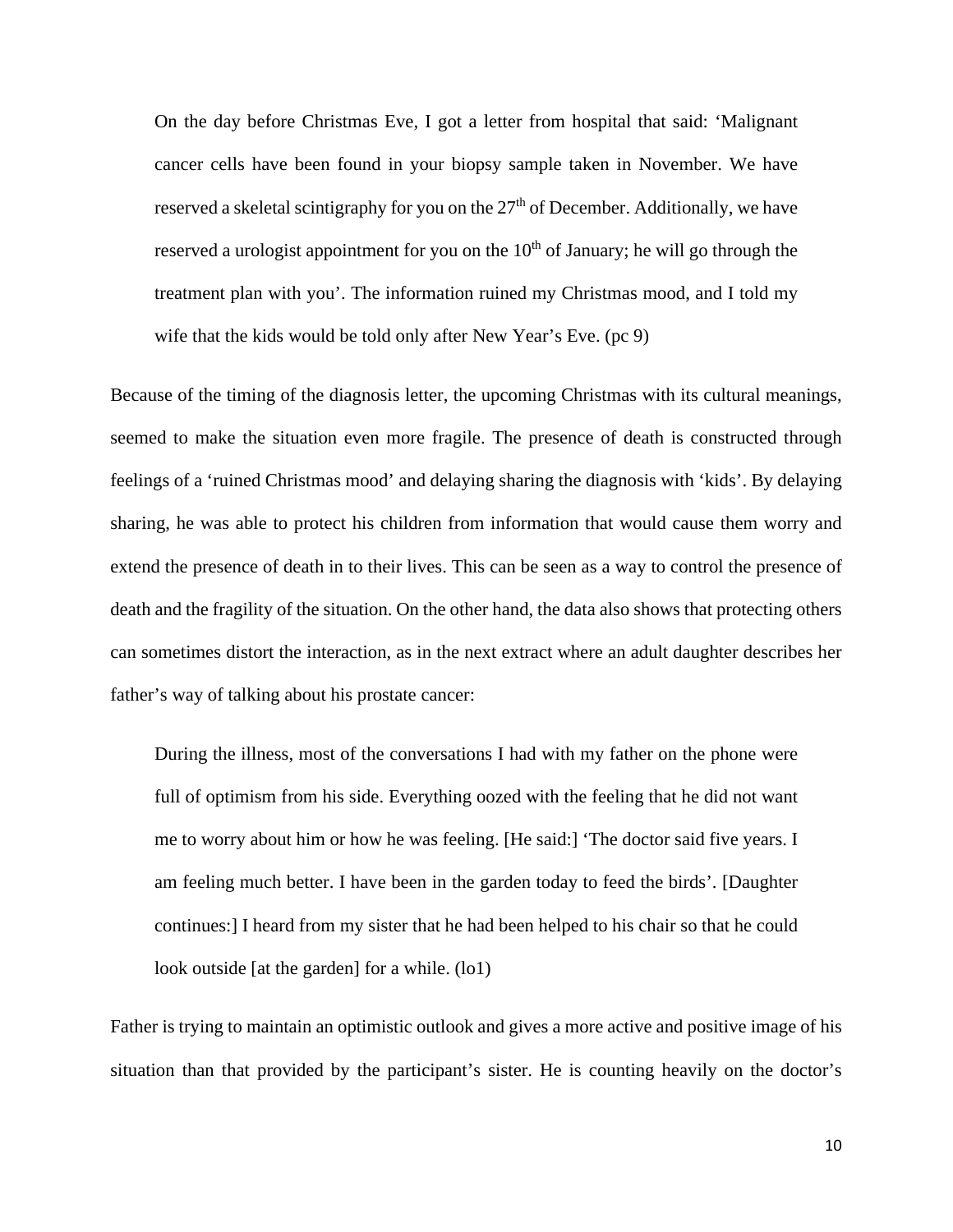prognosis of his length of life and uses it as a way to protect his daughter by insuring the 'doctor said five years'. Still, the participant receives concrete information from her sister that contradicts the optimistic image her father tried to give her. The extract shows how complicated and confusing such interactions can be when loved ones are trying to protect each other. In addition, sometimes life with cancer can suppress interactions entirely, as in the next extract written by a participant whose husband had cancer:

My feelings go back and forth all the way to the deepest trenches. It is like I am walking through a dark tunnel and there is no way out. This is how I feel. My husband's feelings are totally jammed. He has stopped talking. He can stay silent for days, and the way I see it, I don't want to carry on living my life with him the way our life is now. (lo3)

Feelings and thoughts like these are unusual in the data. In most writings, the loved ones try to be as supportive as possible. In the extract, the participant describes how she is in a 'dark tunnel' without a way out. The simile reflects despair and reveals how interaction between husband and wife has ceased, which has had a negative impact on their daily lives. The extract shows how silence can cause complex and difficult situations that are not easy to resolve. This may indicate frustration over taking care of a (dying) family member or so-called forbidden thoughts of wishing for the death of a loved one (Carlander et al. 2011a).

#### *Frame of creating a personal relationship with death*

In this frame, the central activity revolves around considerations of one's own or the loved one's death. The presence of death is constructed and controlled through activities like existential and moral discussions, actively resisting death or defining it as a personal choice. The constructions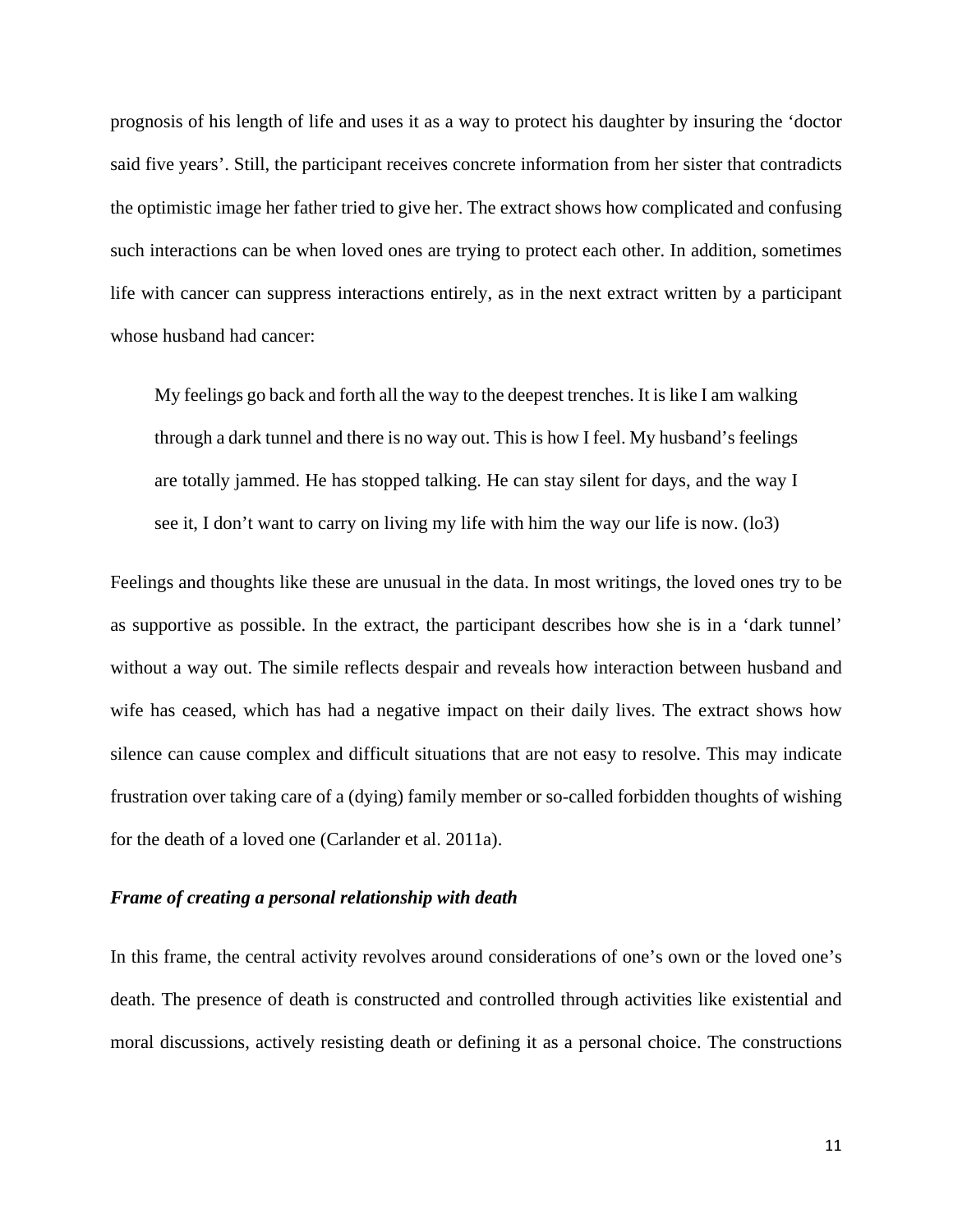show differing personal ways of relating to the presence of death in everyday life. In the next extract, a participant with prostate cancer considers his possible death after diagnosis:

I am wondering, what are the odds that the samples were taken from spots where there were isolated cancer cells. Despite my optimism, I know that the chances are pretty much non-existent. Yes, it is cancer. Cancer that will capture my body. How quickly will it happen? What is my end going to be like? I was reminiscing about my father's last moments last winter. He did not die of prostate cancer, even though he had it, but the last moments of his life were not easy. (pc5)

Here, the personal relationship to death is constructed through existential thoughts when the participant is asking questions about his own death and uncertain future. The image of having cancer is strongly seen as a synonym to dying, and the participant is also comparing his situation to his father's death. The participant also describes death indirectly with the word 'end' and uses the military term 'capture', which represents the cultural framings of life-threatening illnesses (Hanne and Hawken 2007). The colourful language strengthens the image of cancer as a threat to existence. Still, the personal relationship with death can also be consciously resisted. In the next extract, a participant with breast cancer has decided she is simply not going to die:

In the beginning, I naturally rebelled and asked why this happened to me. There was no breast cancer in my family that I knew of. The kids were already adults. The only thing I was upset about was that I won't be around to see them graduate, or I won't see my grandchildren.…And then I just decided, this is not going to kill me! During the sick leave, I kept in contact with my colleagues at work and relatives and friends were a big help. And the support I got from my family was and still is vital. (bc16)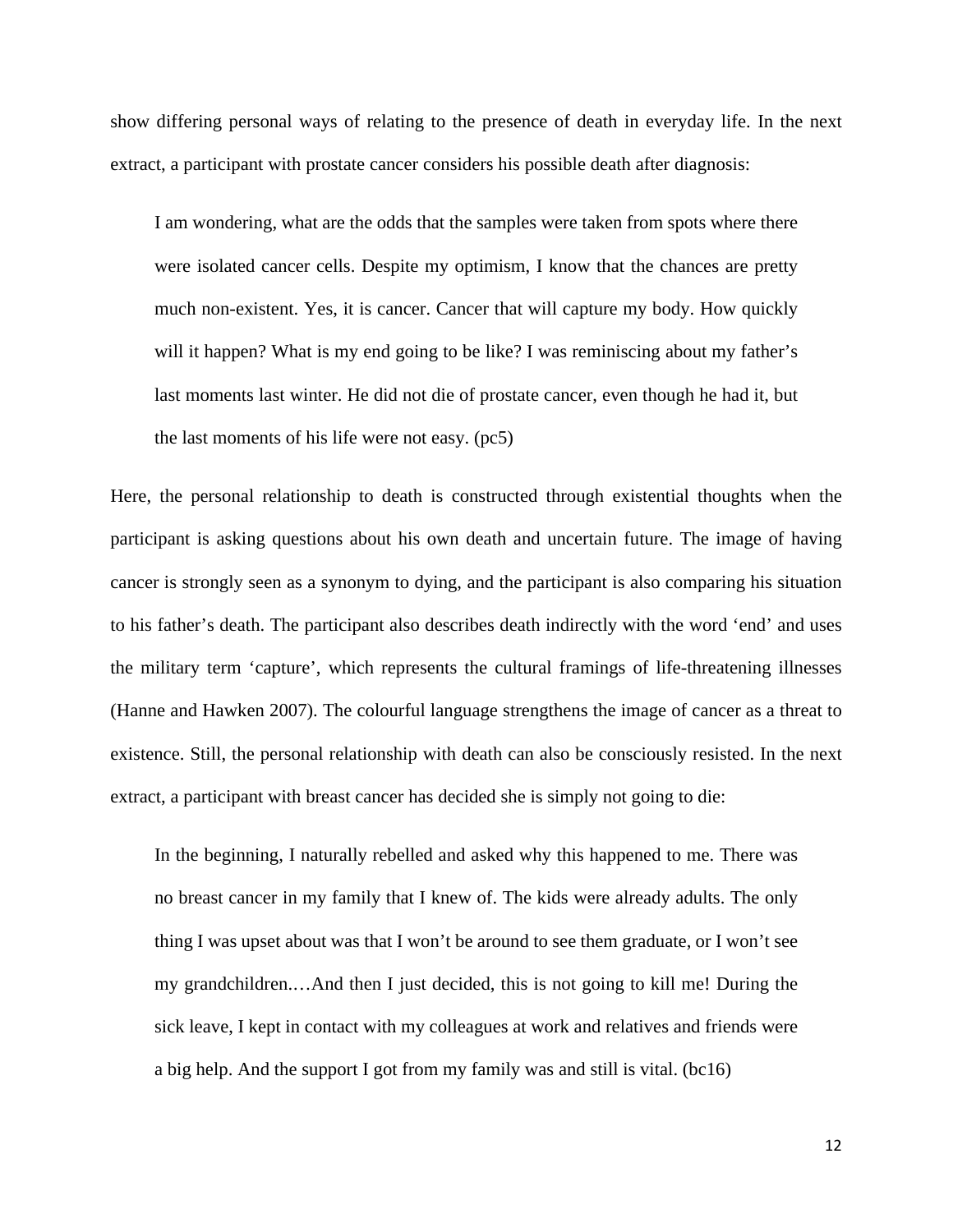The participant is reflecting on her own death through everyday life relationships and asking existentially, 'why'. She describes how death would rob her of future events she is not prepared to relinquish. She seems to empower herself and begins to resist death and its presence. She is not isolating herself, but instead, she maintains active social relations and seeks support. Her decision that cancer cannot kill her, emphasises her personal authority in the presence of death.

In addition to existential considerations and resistance, death is sometimes constructed as a personal choice that can be made if living with cancer gets too hard. This refers to thoughts of euthanasia or suicide as ways to control the presence of death. Although they can be seen as easy and dignified ways to die, there are also moral considerations relating to selfishness and unfairness to other people (also see Eliott and Olver 2008). In the next extract, a participant with prostate cancer that had spread considers the possibility of suicide:

Other thoughts or feelings? I really do not know what to say. But anyway, I have not yet decided to hang myself. I think I have taken the situation quite well. If someone asked how I have been, I have told them about my situation. If I happen to see someone I know, I am certain that s/he cannot see any abnormalities in my presence except for the slight weight increase. (pc7)

The participant sees suicide as a distant choice; he has 'not yet decided to hang himself'. He has been honest concerning his situation with cancer, but he thinks that it does not show outwardly. In this frame, references to suicide can be seen as a tool to control the distress caused by the illness and the presence of death. According to Nissim, Gagliese and Rodin (2009), in the context of advanced cancer, the possibility of hastening one's death can be seen as a hypothetical exit plan,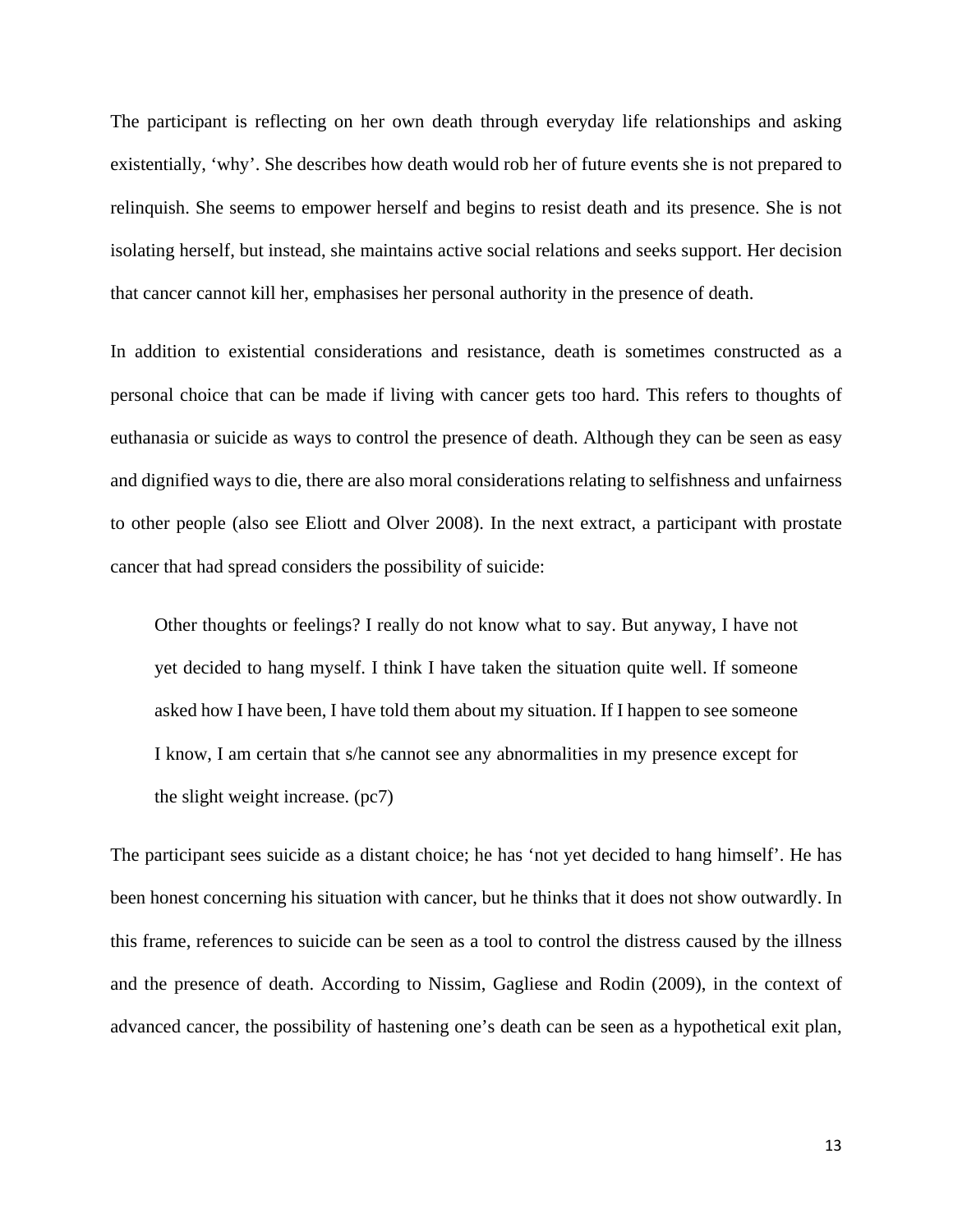an expression of despair and as a manifestation of letting go. In here similarly, contemplations of suicide construct a self-controlled alternative to a possibly painful death.

Moral considerations also play a part in creating a personal relationship with death. In particular, thoughts that the cancer has somehow been self-inflicted may emerge. In the next extract, the participant contemplates her cancer as a result of the mistakes she has made earlier in her life:

The fatigue persisted, and I was off work constantly because of the flu, etc. until I found the lump in my breast and the reason for the weariness became apparent. When I heard I had cancer, I hit the shock and withdrawal phases simultaneously. I was feeling guilty about some things I had done during my life. I thought that cancer was a consequence of all the bad things I had done. You get what you deserve. A thought that I would fall seriously ill had never crossed my mind [before]. (bc6)

This extract is representative of the moral concern related to life-threatening illnesses—what if it is my own doing? Cancer explains the participant's tiredness and morbidity. She tries to explain her illness and control the presence of death by contemplating her 'doings' in her past. Willig (2009, 2011) has argued that the construction of cancer as one's own creation may lead to the view that it is ultimately due to personal moral failing. In this study, contemplating the reasons for cancer can be seen as a way of coping with the uncertainty, fears and anxiety caused by the presence of death no matter how irrational the connection.

## *Frame of pragmatic acts*

In this frame, the central activity is the continuation of everyday life in the presence of death, which is constructed and controlled through actions people take to ensure everyday functionality. Such acts include, for example, planning childcare and everyday chores or preparing financial matters.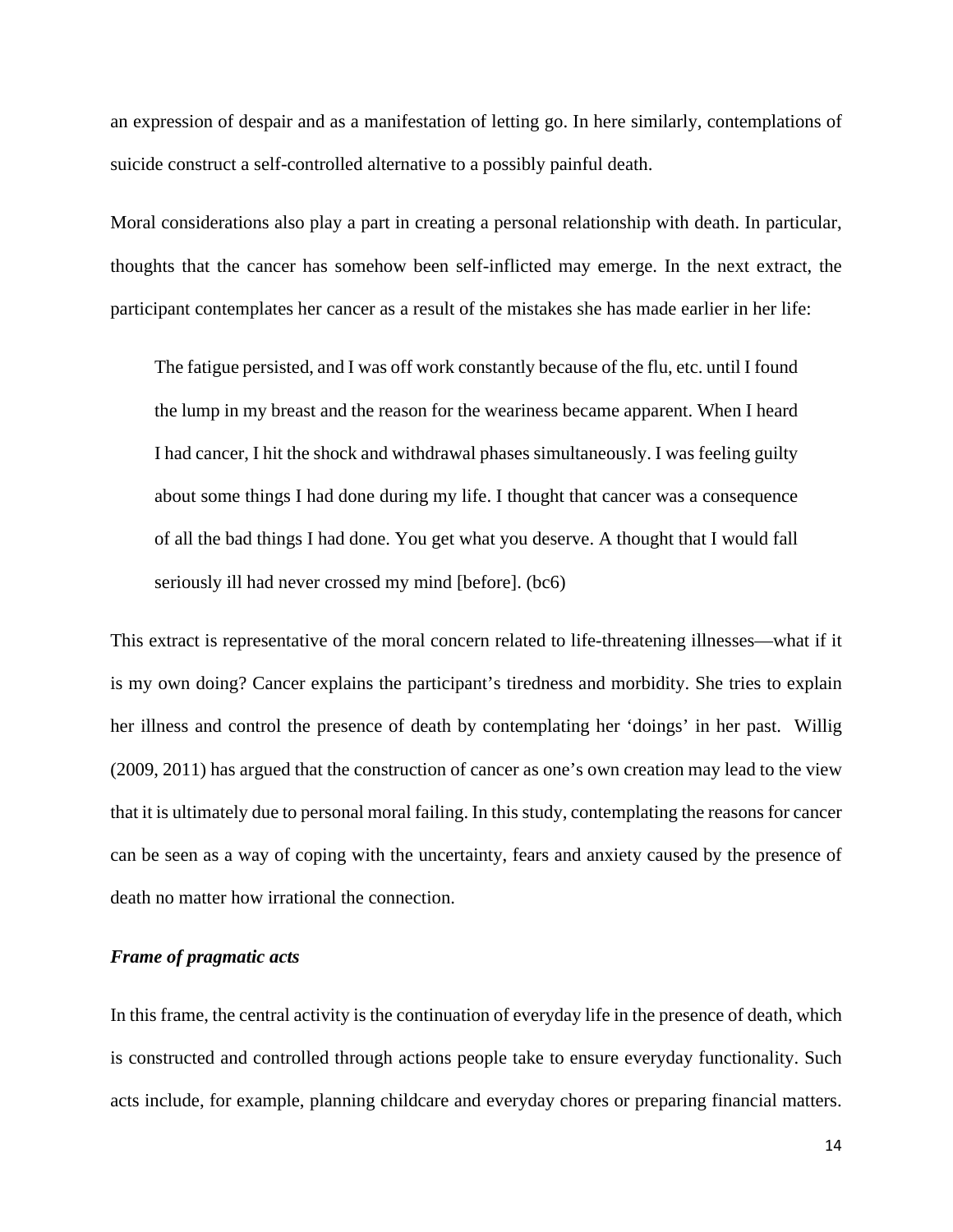Pragmatic acts are often taken to ensure that the everyday lives of others continue in the presence of death. In the following extract, the participant is making arrangements as a way to ensure the continuation of the everyday lives of her children:

I am relieved that my debts are almost paid off, but especially, I am relieved that my youngest daughter has become an adult and that no matter what, my daughters will have each other. When I found out about the malignant findings, I talked to my sister, and she promised to take care of my daughters if I wasn't able to. (bc19)

In this extract, pragmatic acts are constructed mainly from the position and obligations of a mother. The fact that 'my debts are almost paid off' and the daughters are adults and have each other constructs solace in the presence of death. Still, when the participant got the diagnosis, she made preparations for the possibility that she might not be able to take care of her children if she got too ill or died. In the breast cancer writings, in particular, questions relating to the care of children are sensitive issues that cause uncertainty. This can be connected to the cultural definition of women as primary nurturers. However, the coping of the spouse also raises concerns, as shown in the next extract written by a participant with prostate cancer:

When you are told that you have cancer, it is a bit of a shock. Even though I consider myself mentally strong, it got quite silent at home after the diagnosis. I went through my life in my head quite far ahead into the future and even considered the worst scenario. I was especially worried about my wife as we still had some unpaid debt. Her income wouldn't be enough to cover the payments. (pc1)

In spite of constructing himself as 'mentally strong', the presence of death seems to 'silence' the customary sounds of daily life. At the core of the 'worst scenario' is the spouse and how she is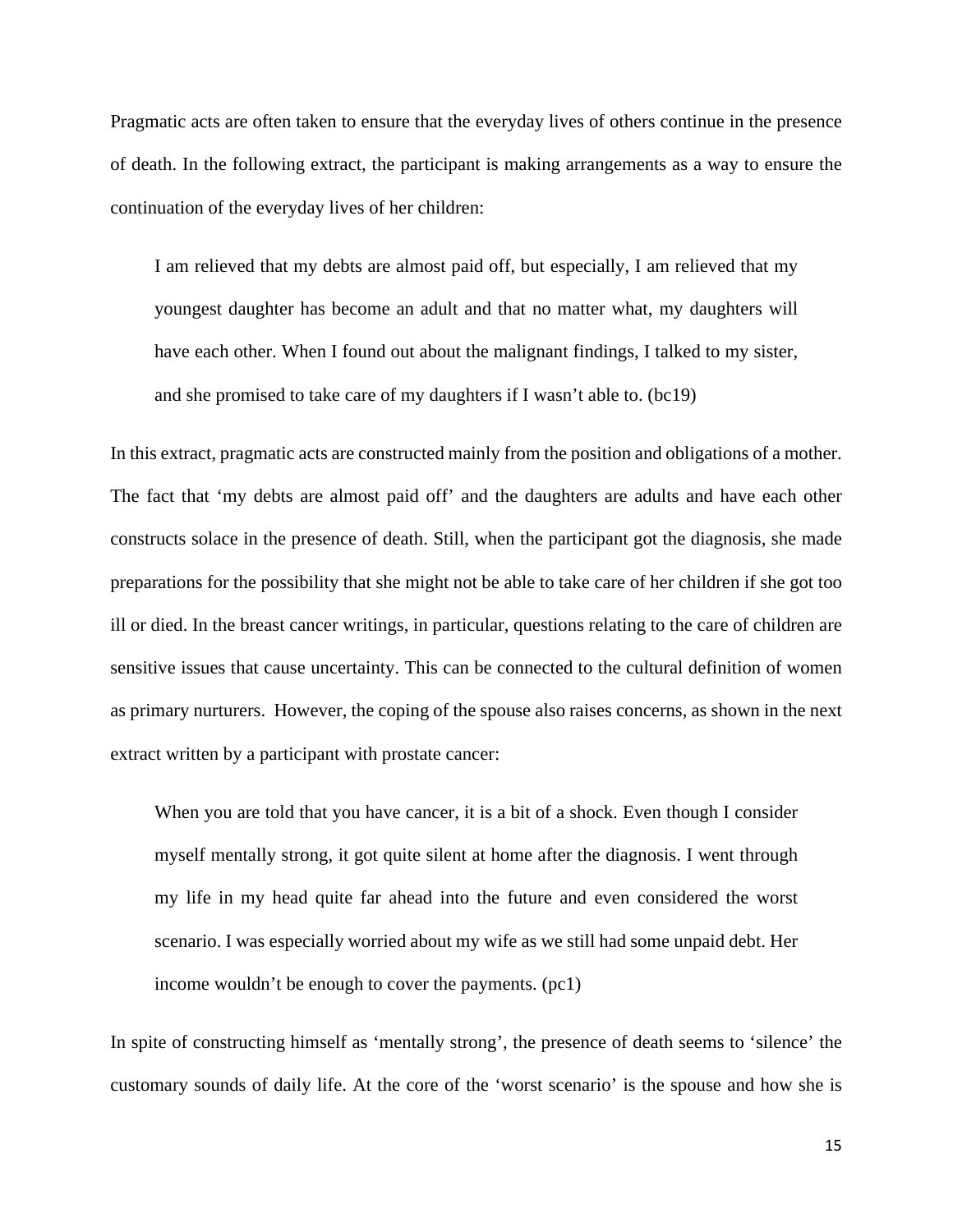going to manage financially. The participant is contemplating financial issues from the cultural position of a man as the breadwinner. The extract shows how the presence of death brings ordinary but important issues like money into the discussion. Similarly, organising daily chores seems to be important as they offer a way to do something concrete in the presence of death. In the next extract, the participant wants to make sure that her husband has a comfortable home if she dies:

Today I felt ugly. My hair was flat, I felt fat and my face was red because of the flu. Everything feels wrong, my clothes are worn out, etc. I wonder whether this is actually a sign of getting better. Before the surgery, I could not have cared less about anything, and I had decided not to buy new clothes as I thought I probably would not be needing them anyway. I have been buying a few small things for the home as well…secretly, so that Pekka will have a nice looking home if I'm no longer here. (bc12)

The participant reflects her illness and the presence of death through her appearance. She feels 'ugly' but at the same time connects her sudden interest in her looks as a sign of possible healing. At the onset of cancer, she 'could not have cared less about anything' because she could die. Because of the strong presence of death in daily life, the participant has been buying 'small things for the home as well…secretly, so that Pekka will have a nice looking home if I'm no longer there'. The extract shows how pragmatic acts that aim at making everyday life easier for the people left behind can be seen as a way to take control in the presence of death (Lindqvist et al. 2008; Carlander et al. 2011c). Pragmatic acts make it possible to prepare for the risk of one's own death. What is common to all the extracts above is that the words 'death' or 'dying' are not used; rather the possibility of dying is expressed indirectly, which can be seen as a way to soften the brutality and finality of the image of death (Charmaz 1980).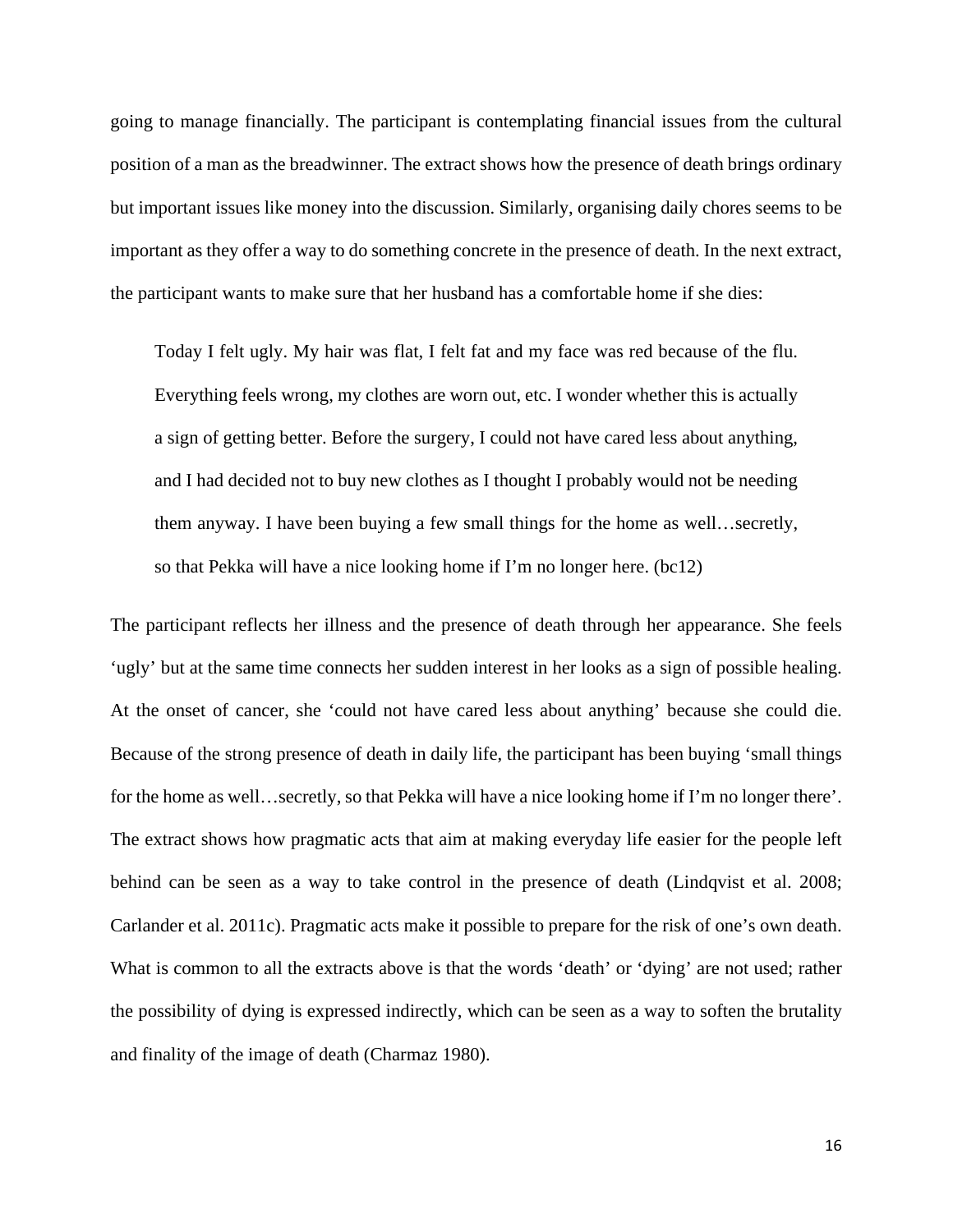#### *Frame of reality of death*

In this frame, the central activity revolves around describing the realities and facts of death. The presence of death is constructed and controlled through describing the weakening of the body, reminiscing about death and the process of dying and the place and time of death.

One crucial part of this frame is the weakening of the body, which involves physical symptoms and different aids like diapers and wheelchairs. Bodily changes are extensively documented in the data throughout the illness process. These changes become more and more dominant as the reality of death gets closer (Lindqvist et al. 2008). In the next extract, the participant describes her husband's last few months with prostate cancer:

It was a big thing for Mikko to accept that he had to wear diapers for the last few months. He had no appetite for food or nutrition supplements. Everything came out at once because of the diarrhoea or nausea. Water - cold water - was the only supplement that seemed to work. He refused to go to hospital, and I also thought it wouldn't have been a good thing. (lo5)

Weakening of the body makes the presence of death visible and concrete in everyday life. The ill person cannot manage alone anymore and needs help. In the extract, the reality of death seems hard for both the person who is ill and for the loved one. The home environment represents a safe space to face impending death. The extract shows how the weakening of the body can be challenging in everyday life as people are forced to stretch their limits of intimacy and privacy (Carlander et al.2011a).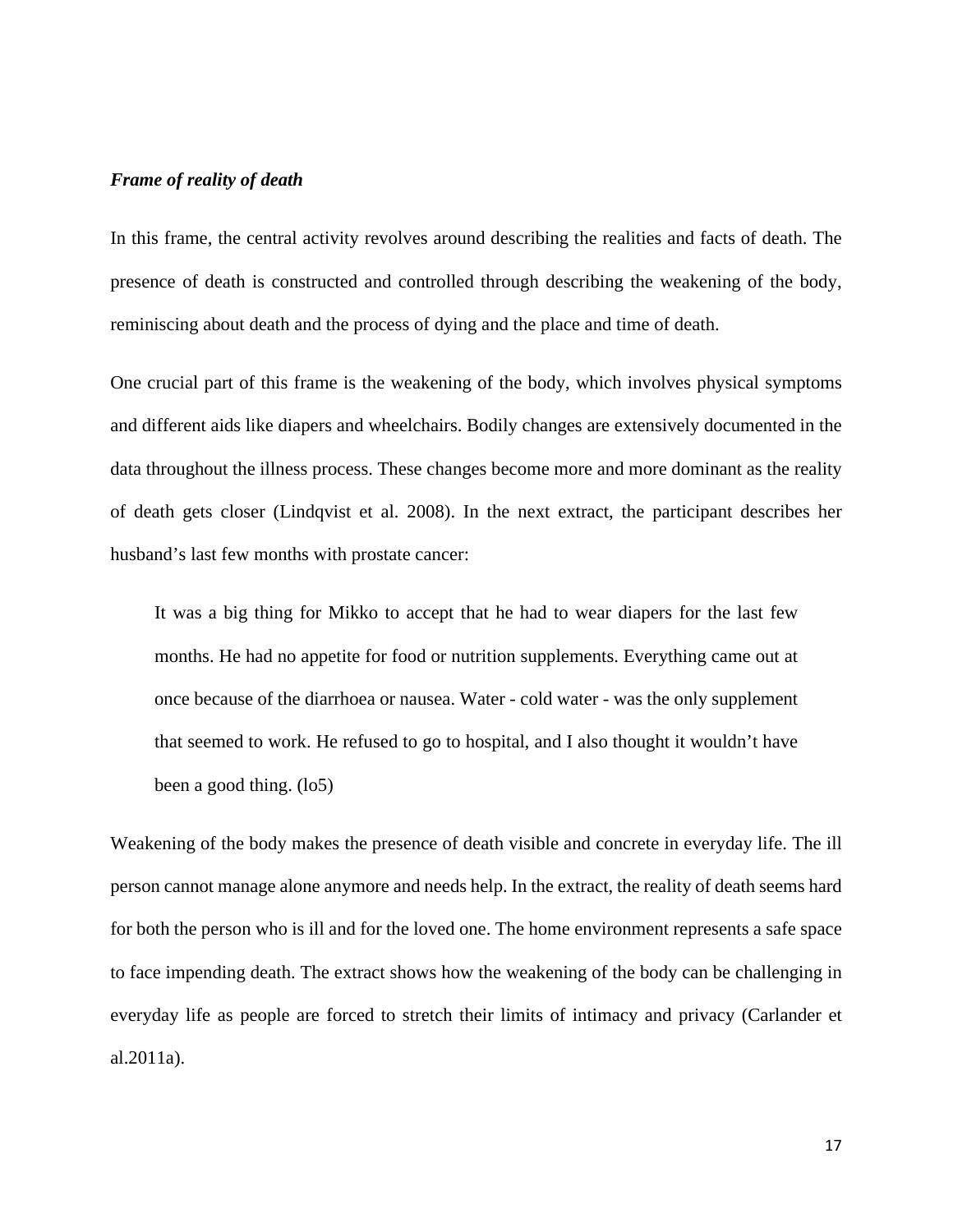In addition to bodily changes, different locations are also part of the frame. In the extract above, home was constructed as a fitting place to die. In the next extract, the participant describes her sister's dying process. The death takes place in a hospital and another pivotal part of dying—the last goodbyes—is also described:

I had called my brother on Thursday to say that he and my mother should go and say their last goodbyes to our sister on Saturday. I had a feeling that it wouldn't take long. Her eyes were pale. Her handshake felt different; my husband noticed that first. It felt terrible to say that they should go and say 'the last goodbyes'. They went. I was glad that my sister got to see her mother and brother one last time. (lo10)

The participant describes how the presence of death becomes evident through physical changes and prompts certain actions. The extract shows the importance of death rites, such as 'last goodbyes', when someone close is dying. These are important for the dying person and for those left behind as they carry significant social and symbolic value (Charmaz 1980, 203–205). Furthermore, 'saying goodbye' can be seen as a positive aspect as it facilitates the dying process (Wong and Ussher 2009). Constructions of 'last goodbyes' demonstrate the emotional pressure of the reality of death.

Two other central themes in the frame are details on the time of death and reminiscing over the process of dying. The duration and the exact time of death seem important like in the next extract, where the participant is reminiscing about her husband's death:

On Saturday morning the kids came to visit with their families and Mikko got some of his strength back. He knew everyone and greeted them one by one but then started get tired again. Then he cheered up once more and said: 'bye now, Grandpa has to take a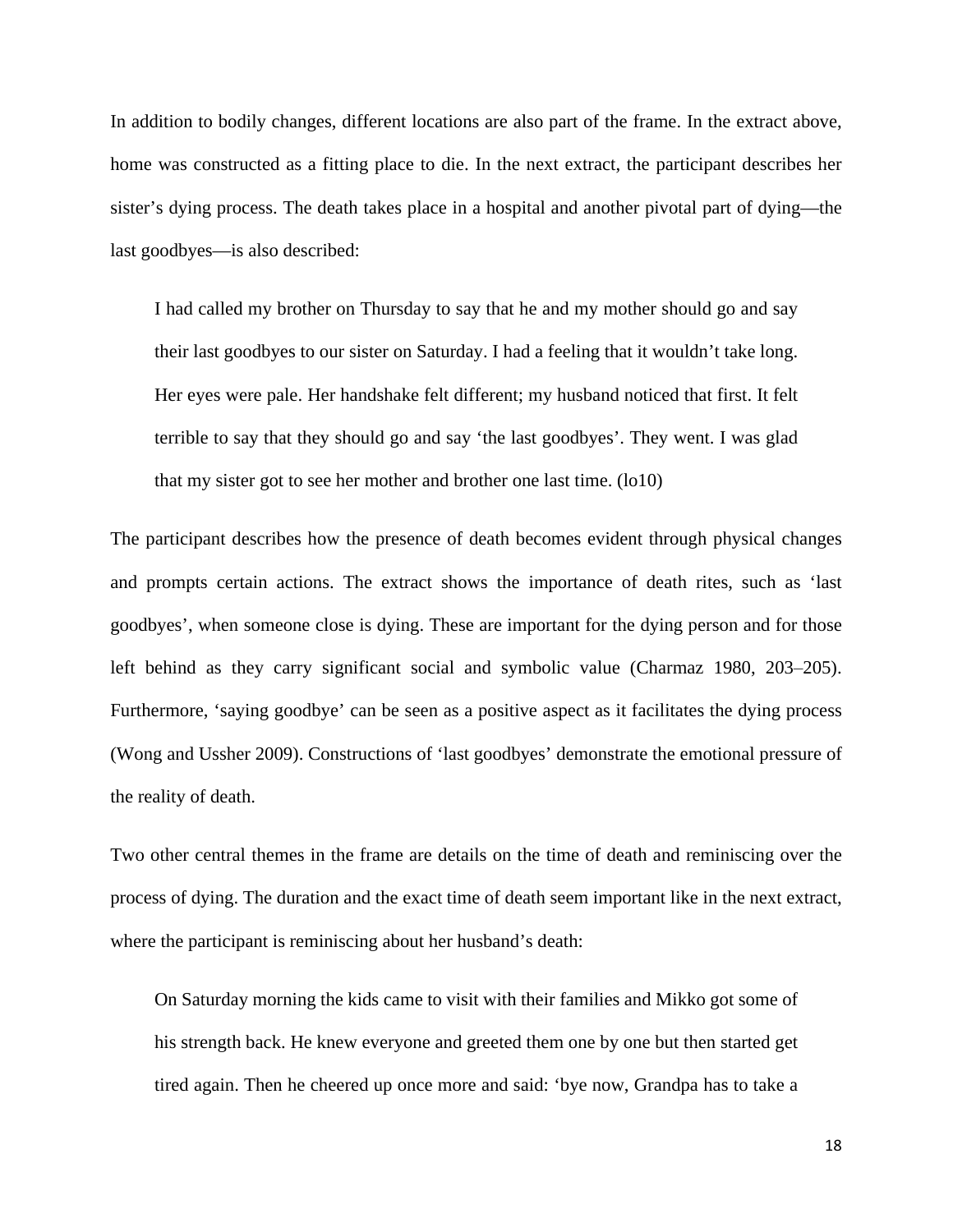little nap.' Mikko died on Sunday morning 3.40 a.m. The girls and I were there to send him off and to comfort each other. Dad is no longer in pain! We went home and because of the sleepless nights, we all fell asleep right away. (lo5)

In the extract above, the presence of reality of death is constructed by 'last goodbyes' and tiredness. In the end, the participant and her daughters face the reality of death together. They were all there 'to send him off', which references death as the last journey. Giving the exact time of death may be important, especially when the process of dying has been lengthy and both the ill person and loved ones have endured uncertainty and strain for a long time. In the extract, death is also portrayed as a relief, an escape from pain. Reminiscing over one's reactions in the presence of death is also a typical aspect of the frame. According to Dyregrov (2004) and Grinyer (2004), reflecting on the death of a loved one may be painful, but at the same time, it may have a positive impact on the bereavement process (also see Wong and Ussher 2009).

## **Discussion**

In this study, detailed analysis resulted in the identification of four different frames used by the participants to construct and control the presence of death on both abstract and concreate levels. The presence of death is not just about uncertainty, sorrow or loss; it is also about activities that help gain control over the situation. What is more, the frames and death-related activities often aim to ensure the functionality of the everyday lives of other people (also see Lindqvist 2008; Shaha and Bauer-Wu 2009; Carlander et all. 2011b).

The frames found here illustrate how the medical diagnosis is brought from the confines of the healthcare facility into daily life where the presence of death becomes evident through language, death related acts like silence and protecting loved ones, existential thoughts, resisting death or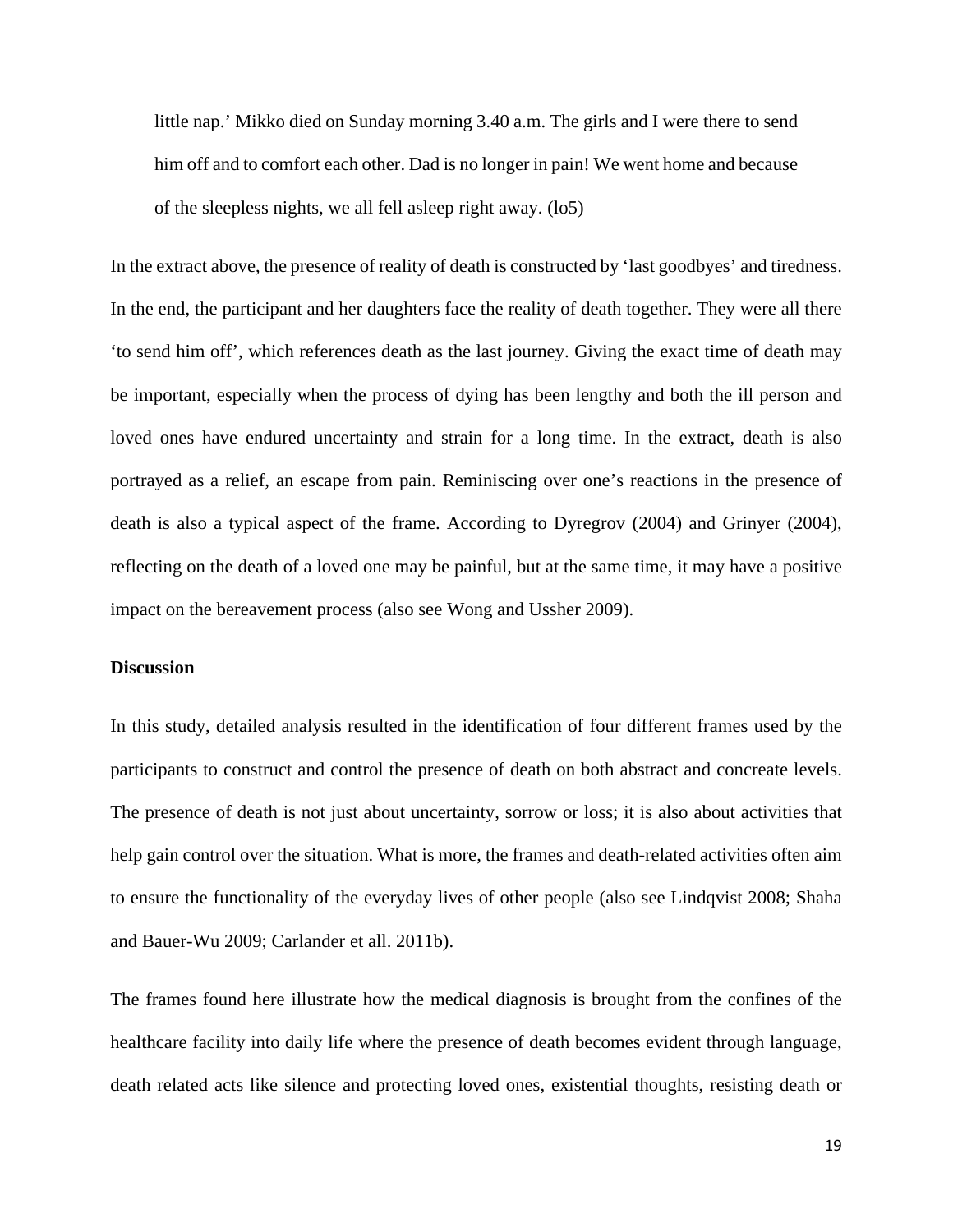contemplating suicide. In addition, acts like maintaining cultural positions and reminiscing about the facts of death construct and control the presence of death in everyday life with cancer. Next, these elements and their connection to the health social work practice are contemplated.

First, by using language in specific ways, the participants were able to reflect on and share their emotional and bodily experiences related to the presence of death. The language they used to depict death illustrates powerful cultural prejudices as well as a sensitive and respectful attitude towards cancer and death (see also Charmaz 1980, 78‒80). It can be argued that health social workers should pay close attention to the ways they speak about cancer and death. Being aware of the language they use, professionals are in a key position to help the ill person and their loved ones share their concerns about the presence of death and maybe even change the cultural images connected to cancer.

Second, frames demonstrate how abstract acts like 'silence' and 'resistance' are used actively to construct and control the presence of death. At the same time, more tangible activities like making arrangements for childcare or preparing financial matters, show the importance of processing everyday life events and ordinary chores in the presence of death. These elements can also be found from previous studies focusing on informal palliative care (e.g., Carlander et al. 2011b; Carlander 2011c), but the present study shows that these acts are similarly meaningful when death is uncertain. This highlights the fact that people living with cancer need a sensitive and practical way to reflect on the presence of death in different stages of cancer. This reflection related to daily activities can be done with health social workers, but it demands high level of professionalism.

This study shows how sensitive acts like protecting loved ones, resisting death or securing the fluency of daily life can be seen as ways to control the presence of death in daily life with cancer.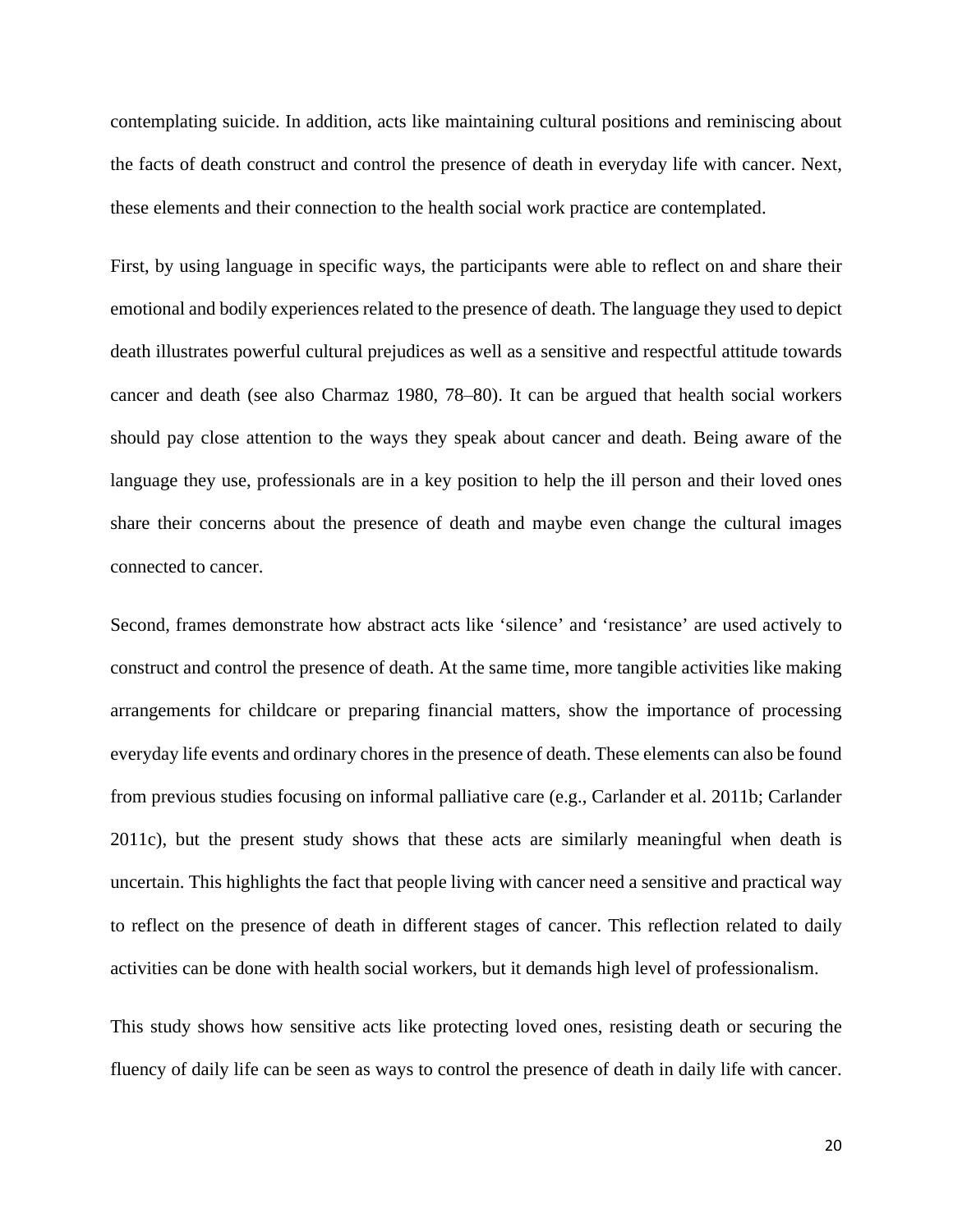However, controlling the presence of death is not trouble-free, which becomes evident, for example, with problems in interaction or self-accusations. In the health social work context, offering a sensitive and practical way to reflect presence of death, can mean, for example, enabling a low threshold for raising discussions on the presence of death and encouraging people to follow individual death-related activities. This means permitting sufficient space for open discussion of future hopes and fears, problems with interactions, previous experiences of death and dying or even supporting the ill in planning their own funerals.

However, maintaining these compassionate ideas in practical health social work can be difficult as this study indicates; even though death becomes a part of everyday life at the time of the diagnosis, the subject becomes almost a taboo from which people try to protect themselves and their loved ones. Surprisingly, for example, in a study by Auslander (2001, 209) that scrutinised the accomplishments of health social work, the 'greater openness with regard to previously taboo topics' was not selected as being one of the most important achievements of health social work by any of the participants. In this sense, finding ways in which health social work can support people in uncertain situations like the presence of death seems to be even more important. Kovacs and Bronstein (1999, 61) suggested integrating content related to coping with death into variety of courses in social work education, not just to those dealing with late adulthood. Educational issues are also relevant here and there is a need for a further research where ill people and their loved ones are given an opportunity to describe how they felt about the presence of death and how they would have liked death to be discussed with them after diagnosis.

There are several limitations in the present study. First, research data that consisted of writings by people living with cancer or by people whose loved one had been diagnosed with cancer can be methodologically challenging. Study data contained views from people who were ill and might die,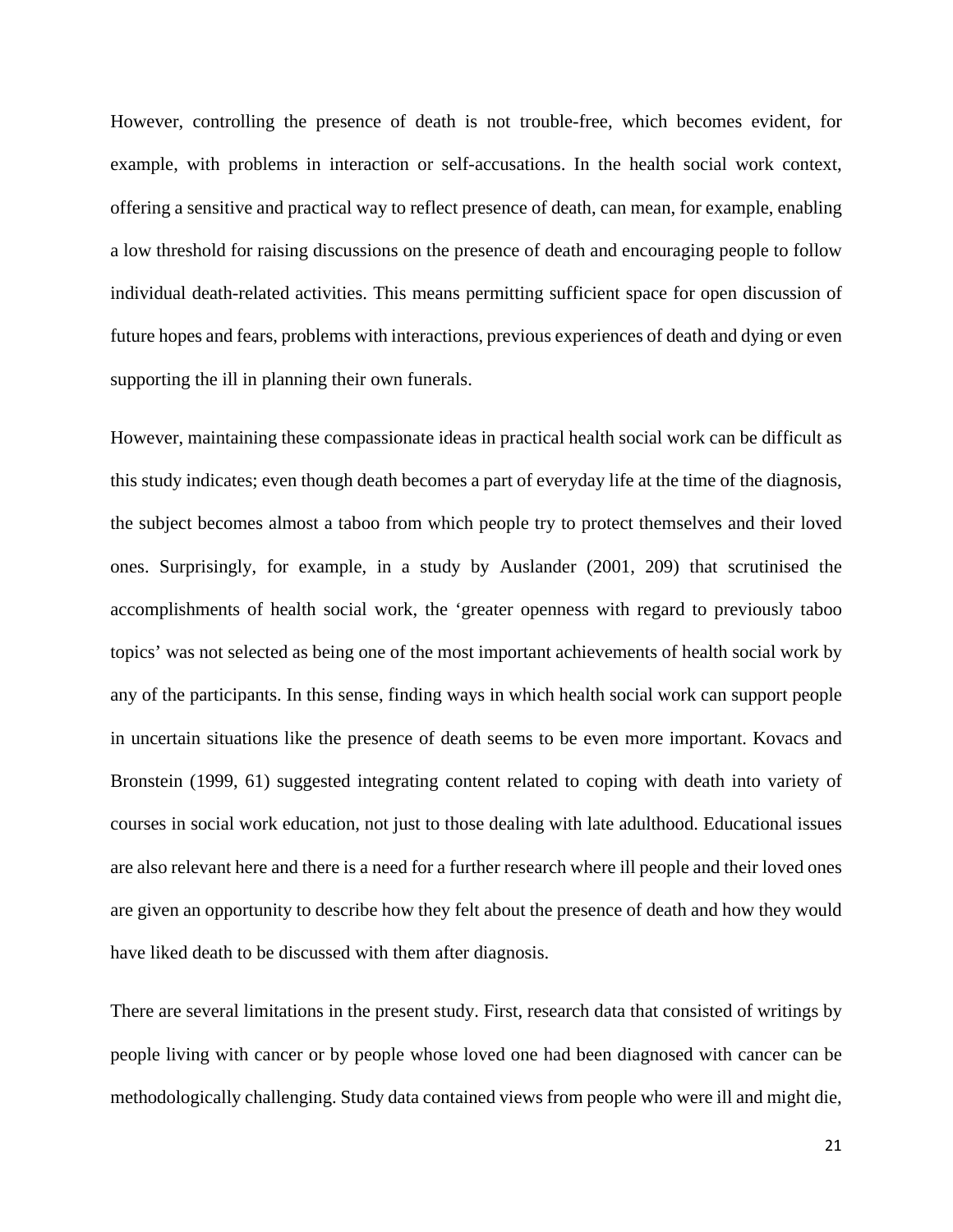people whose loved one had died and people whose loved one had not died. This can lead to interpretations where constructions of the presence of death are portrayed from multiple and often varying perspectives. Nevertheless, in the context of life-threatening illnesses, multi-perspective data of this kind are common (see e.g., Carlander et al. 2011c). Second, the data gathering method favours participants who are skilled in expressing themselves in writing. It is possible to argue that if the data were to have been collected through interviews, there might have been more participants. Still, the characteristics of the participants and the variation in the contents and styles of the writings show how diverse set of people were able to participate in the study. Third, in some scientific discussions, the age of the research data is directly linked to the value of the findings. Here the data was collected in 2009, but in the light of the detailed analysis and previous literature, it is possible to argue that the cultural associations of cancer and death have not changed significantly between then and now.

## **References**

- Auslander, G. 2001. Social Work in Health Care. What Have We Achieved? *Journal of Social Work* 1 (2): 201‒222. doi:10.1177/146801730100100206.
- Baker, P., H. Beesley, I. Fletcher, J. Ablett, C. Holcombe, and P. Salmon. 2016. 'Getting Back to Normal' or 'a New Type of Normal'? A qualitative Study of Patients' Responses to the Existential Threat of Cancer. *European Journal of Cancer Care* 25 (1): 180–189. doi: 10.1111/ecc.12274.
- Balmer, C., F. Griffiths, and J. Dunn. 2015. A 'New Normal': Exploring the Disruption of a Poor Prognostic Cancer Diagnosis Using Interviews and Participant-Produced Photographs. *Health* 19 (5): 451‒472. doi: 10.1177/1363459314554319.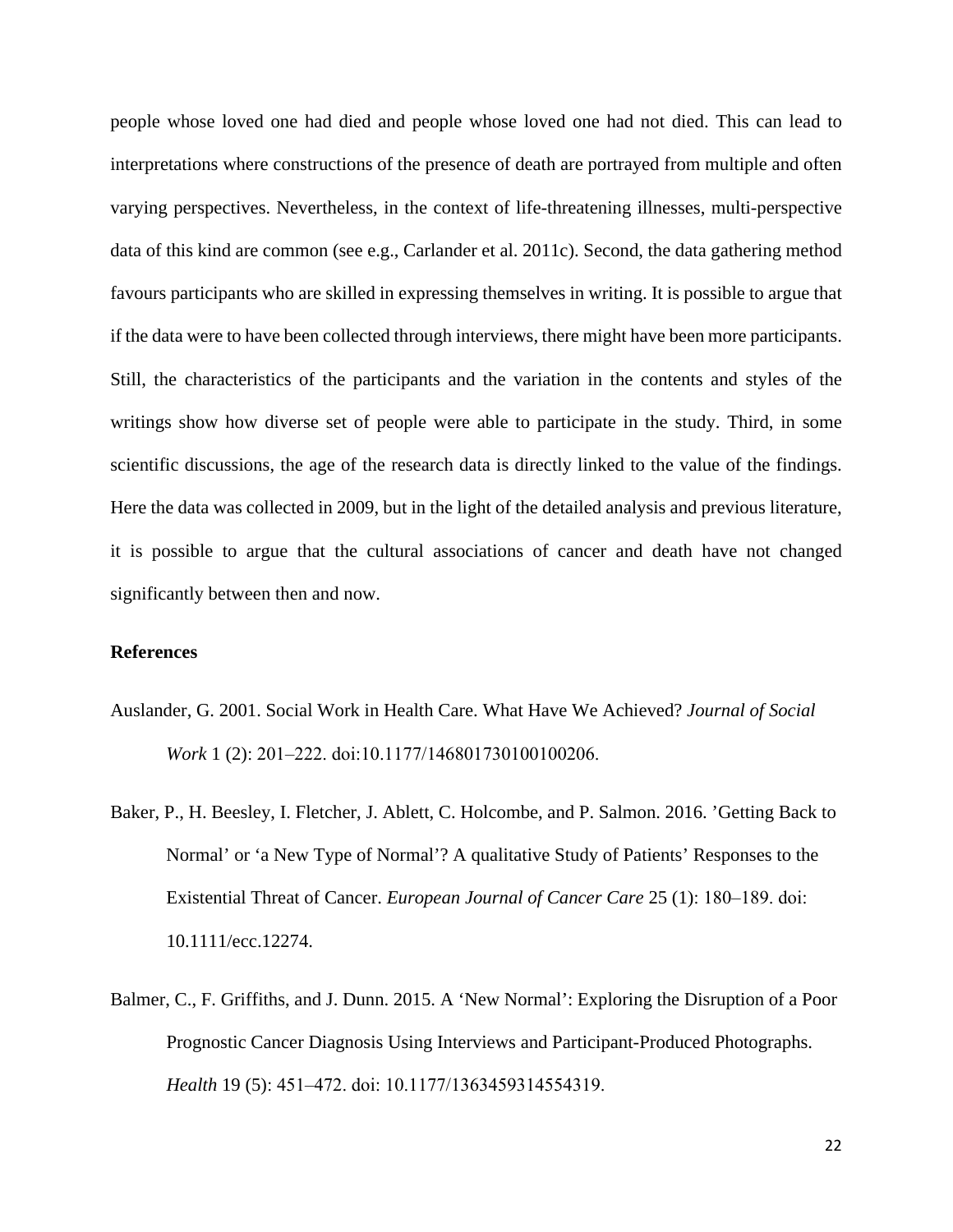- Cagle, J.G., and P. Kovacs. 2011. Informal Caregivers of Cancer Patients: Perceptions about Preparedness and Support during Hospice Care. *Journal of Gerontological Social Work* 54 (1): 92-115. doi: 10.1080/01634372.2010.534547.
- Carlander I., E. Sahlberg-Blom, I. Hellström, and B-M Ternestedt. 2011a. The Modified Self: Family Caregivers' Experiences of Caring for a Dying Family Member at Home. *Journal of Clinical Nursing* 20 (7‒8): 1097‒1105. doi: 10.1111/j.1365-2702.2010.03331.x.
- Carlander, I., B-M. Ternestedt, E. Sahlberg-Blom, I. Hellström, and & J. Sandberg. 2011b. Four Aspects of Self-Image Close to Death at Home. *International Journal of Qualitative Studies on Health and Well-Being* 6 (2). Advance online publication. doi:10.3402/qhw.v6i2.5931.
- Carlander I., B-M. Ternestedt, E. Sahlberg-Blom, I. Hellström, and J. Sandberg. 2011c. Being Me and Being Us in a Family Living Close to Death at Home. *Qualitative Health Research* 21 (5): 683‒695. doi: 10.1177/1049732310396102.
- Charmaz, K. 1980 *The Social Reality of Death*. *Death in Contemporary America*. Reading, PA: Addison Wesley.
- Clark, P.G., D.S. Brethwaite, and S. Gnesdiloff. 2011. Providing Support at Time of Death from Cancer: Results of a 5-Year Post-Bereavement Group Study. *Journal of Social Work in End-Of-Life & Palliative Care* 7 (2‒3): 195‒215. doi: 0.1080/15524256.2011.593156.
- Dyregrov, K. 2004. Bereaved Parents' Experience of Research Participation. *Social Science and Medicine* 58 (2): 931‒400. doi: 10.1016/S0277-9536(03)00205-3.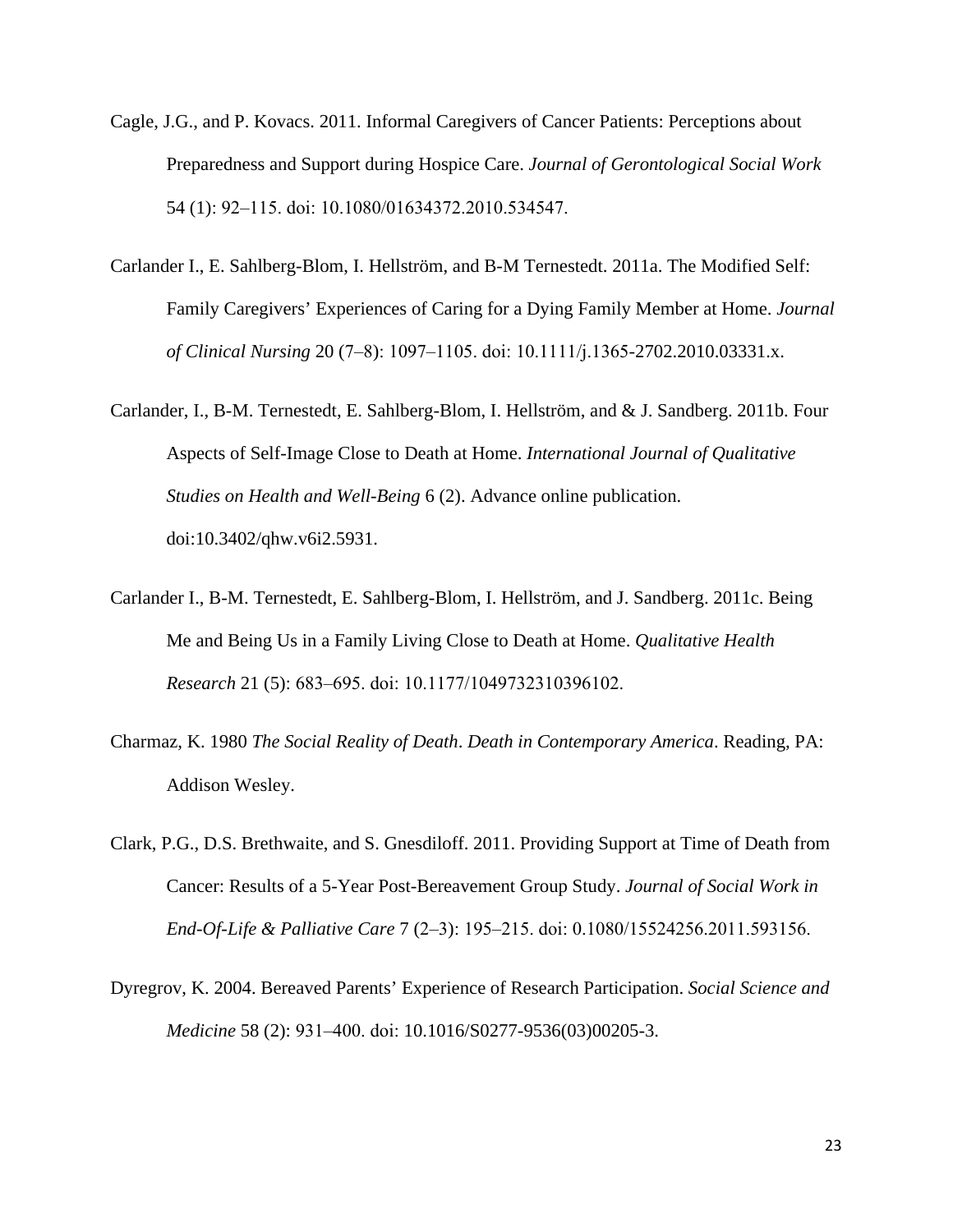- Eliott, J.A., and I.N. Olver. 2008. Dying Cancer Patients Talk about Euthanasia. *Social Science and Medicine* 67 (4): 647‒656. doi: 10.1016/j.socscimed.2008.04.004.
- Finnish Advisory Board on Research Integrity. 2009. *Ethical Principles of Research in the Humanities and Social and Behavioral Sciences*, 1–17. Accessed January 9, 2017. http://www.tenk.fi/sites/tenk.fi/files/ethicalprinciples.pdf.
- Finnish Advisory Board on Research Integrity. 2012. *Responsible Conduct of Research and Producers for Handling Allegations of Misconduct in Finland*, 28–40. Accessed January 9, 2017. http://www.tenk.fi/sites/tenk.fi/files/HTK\_ohje\_2012.pdf.
- Finnish Cancer Registry. 2019. https://tilastot.syoparekisteri.fi/syovat, data updated 21.10.2019, application 2019-10-22-004. Accessed December 28, 2019.
- Gibbs, G. 2007. *Analyzing Qualitative Data*. *The SAGE Qualitative Research Kit*. Los Angeles, CA: Sage.
- Goffman, E. 1986. *Frame Analysis. An Essay on the Organization of Experience.* Boston, MA: Northeastern University Press.
- Grinyer, A. 2004. The Narrative Correspondence Method: What a Follow-up Study Can Tell Us about the Longer Term Effect on Participants in Emotionally Demanding Research. *Qualitative Health Research* 14 (10):1326‒1341. doi: 10.1177/1049732304269674.
- Hanne, M., and S.J. Hawken. 2007. Metaphors for Illness in Contemporary Media. *Journal of Medical Ethics* 33 (2): 93‒99. doi: 10.1136/jmh.2006.000253.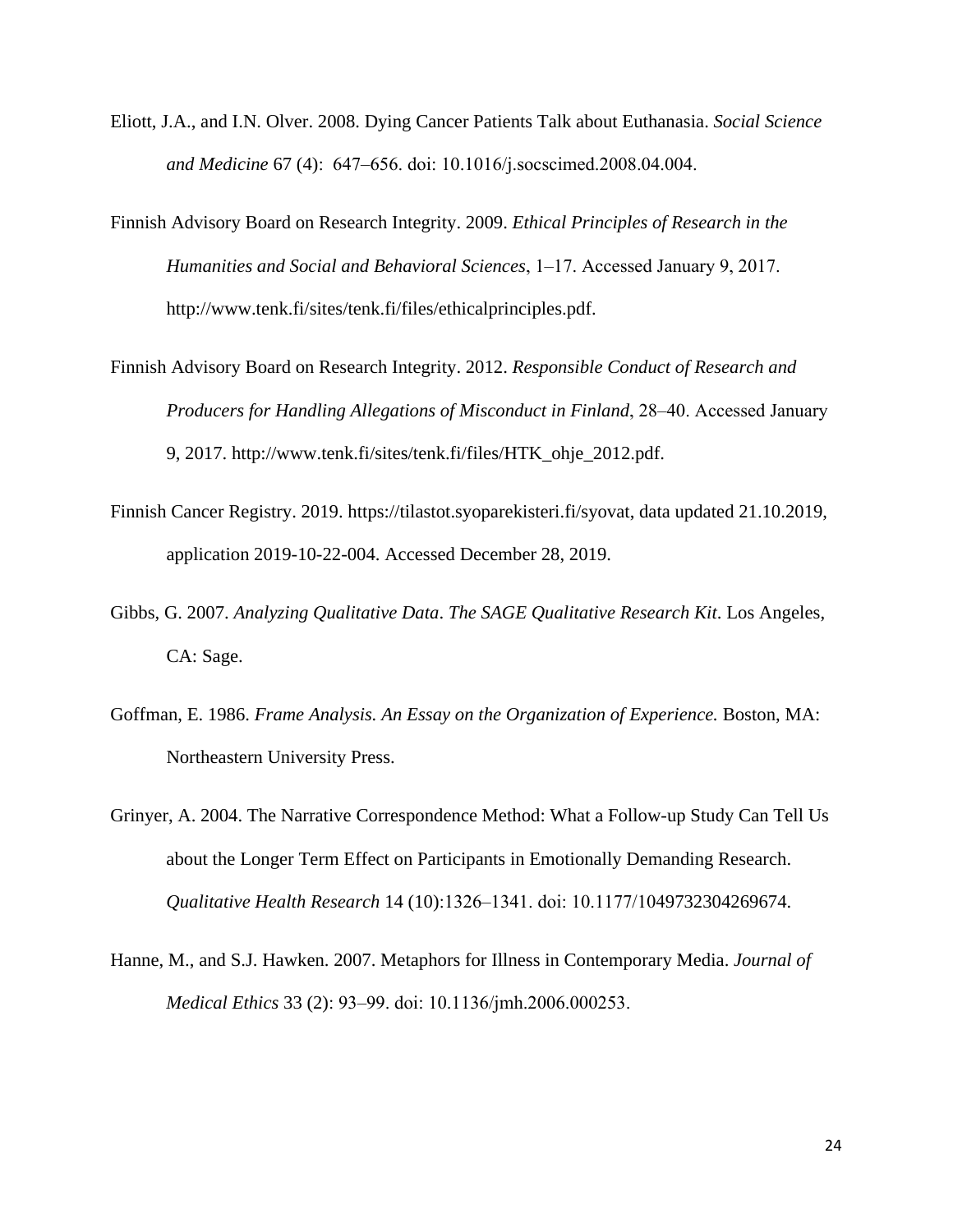- Hayslip, B. Jr., and R.O. Hansson. 2003. Death Awareness and Adjustment across the Life Span. in *Handbook of Death and Dying*. *Volume One. The Presence of Death*, edited by C.D. Bryant, 437–477. Thousand Oaks, CA: Sage.
- Holloway, M., and S. Taplin. 2013. Death and Social Work  $21<sup>st</sup>$  Century Challenges. [Special Issue] *The British Journal of Social Work* 43 (2).
- Holmberg, S. 2019. Stable, fragile and recreated a qualitative Study of agency in everyday life with breast and prostate cancer. *International Journal of Qualitative Studies in Health & Well-being* 14 (1): 1–9. doi:10.1080/17482631.2019.1690391.
- Hubbard, G., and L. Forbat. 2012. Cancer as Biographical Disruption: Constructions of Living with Cancer. *Support Care Cancer* 20 (9): 2033–2040. doi: 10.1007/s00520-011-1311-9.
- Jones, B., F. Phillips, B. Anderson Head S, Hedlund, A. Kalisiak, B. Zebrack, L. Kilbur, and S, Otis-Green. 2014. Enhancing Collaborative Leadership in Palliative Social Work in Oncology. *Journal of Social Work in End-Of-Life & Palliative Care* 10 (4): 309–321. doi: 10.1080/15524256.2014.975319.
- Kastenbaum, R.J. 1998. *Death, Society and Human Experience*. 6th ed. Boston, MA: Allyn and Bacon.
- Kleinman, A., and D. Seeman, D. 2003. Personal Experience of Illness. in *The Handbook of Social Studies in Health and Medicine*, edited by D.L. Albrecht, R. Fitzpatrick, and S.C. Scrimshaw, 230–242. London, UK: Sage.
- Kovacs, P. J., and L.R Bronstein. 1999. Preparation for Oncology Settings: What Hospice Social Workers Say They Need. *Health & Social Work* 24 (1): 57‒64.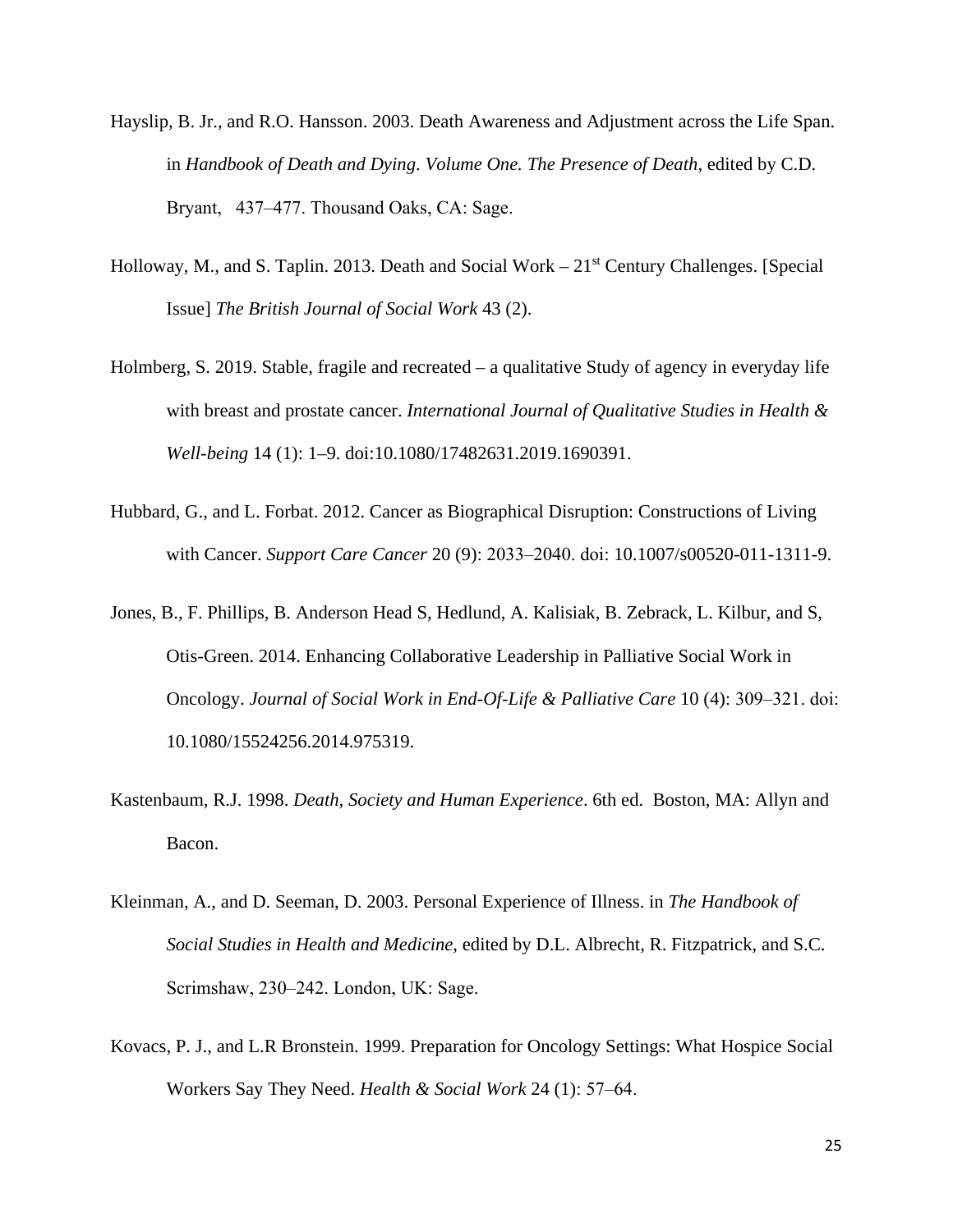- Linden, M. 1999. *Terveydenhuollon sosiaalityö moniammatillisessa toimintaympäristössä*. [Health Social Work in Multidisciplinary Environment] Sosiaali- ja terveysalan tutkimusja kehittämiskeskus. Raportteja 234. Saarijärvi: Gummerus Kirjapaino Oy.
- Lindqvist, O., B.H. Rasmussen, A. Widmark, and L-C Hydén. 2008. Time and Bodily Changes in Advanced Prostate Cancer: Talk about Time as Death Approaches. *Journal of Pain and Symptom Management* 36 (6): 648‒656. doi: 10.1016/j.jpainsymman.2007.12.013.
- Lupton, D. 2012. *Medicine as Culture: Illness, Disease, and the Body*. 3th ed. Los Angeles, CA: Sage.
- Manning, P. 1992. *Erving Goffman and Modern Sociology*. Cambridge, UK: Polity Press.
- Nissim, R., L. Gagliese, and G. Rodin. 2009. The Desire for Hastened Death in Individuals with Advanced Cancer: A Longitudinal Qualitative Study. *Social Science and Medicine* 69 (2): 165‒171. doi: 10.1016/j.socscimed.2009.04.021.
- Peräkylä, A. 1989. Appealing to the 'Experience' of the Patient in the Care of the Dying. *Sociology of Health and Illness* 11 (2): 117‒134. doi: 10.1111/1467-9566.ep10844263.
- Peräkylä, A. 1990. *Kuoleman monet kasvot. Identiteettien tuottaminen kuolevan potilaan hoidossa.* [The Many Faces of Death. Production of Identities in the Dying Patient's Care] Tampere, FI: Vastapaino.
- Shaha M., and S. Bauer-Wu. 2009. Early Adulthood Uprooted. Transitoriness in Young Women With Breast Cancer. *Cancer Nursing* 32 (3): 246–255. doi: 10.1097/NCC.0b013e31819b5b2e.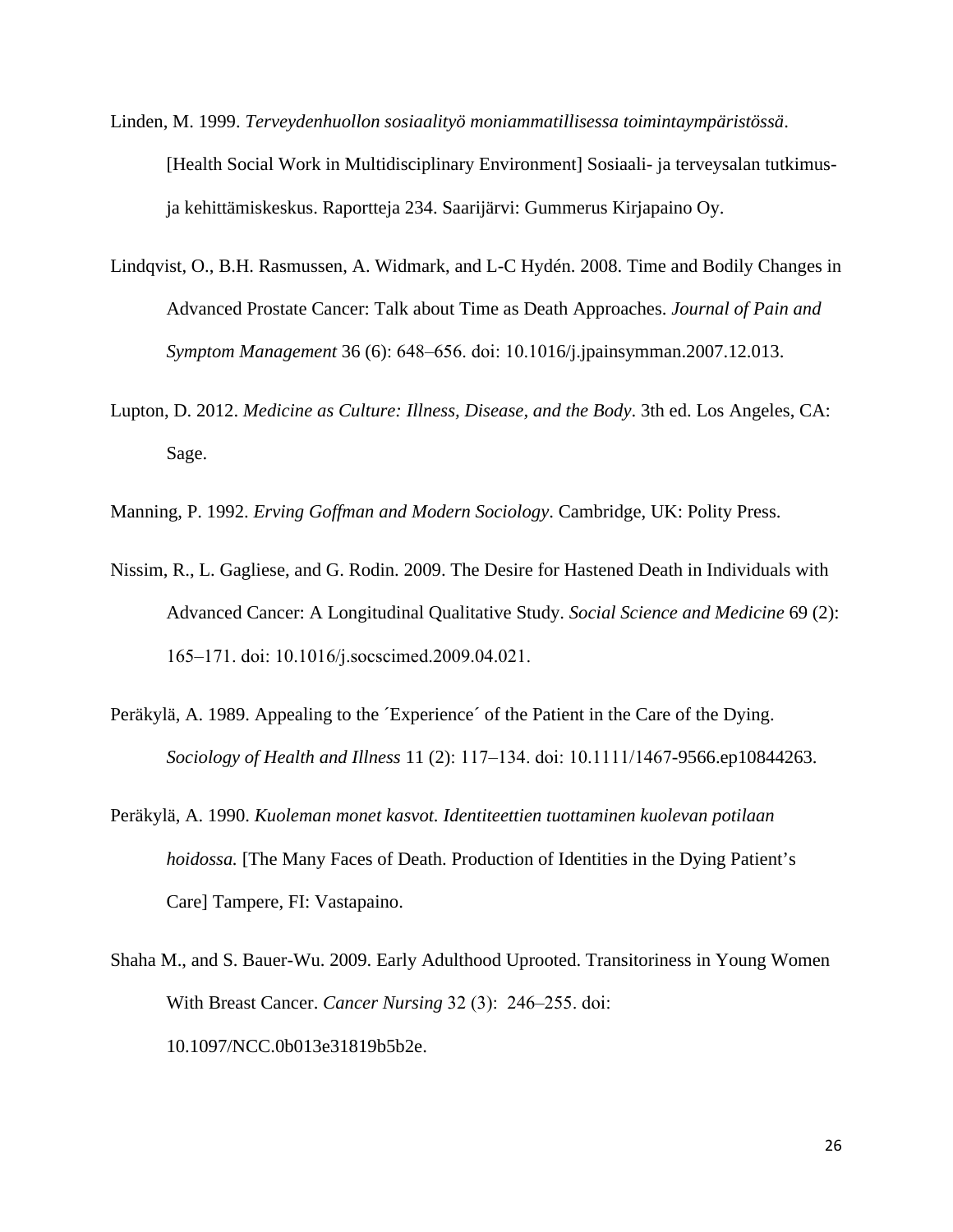- Sipilä, J. 1996. *Sosiaalityön jäljillä*. 2th ed. [On the Trails of Social Work] Helsinki, FI: Kustannusosakeyhtiö Tammi.
- Willig, C. 2009. 'Unlike a Rock, Tree, a Horse or an Angel...': Reflections on the Struggle for Meaning Through Writing During the Process of Cancer Diagnosis. *Journal of Health Psychology* 14 (6): 181‒189. doi: 10.1177/1359105308100202.
- Willig, C. 2011. Cancer Diagnosis as Discursive Capture: Phenomenological Repercussion of Being Positioned Within Dominant Constructions of Cancer. *Social Science and Medicine* 73 (11): 897‒903. doi: 10.1016/j.socscimed.2011.02.028.
- Wong, W.K., and J. Ussher. 2009. Bereaved Informal Cancer Carers Making Sense of Their Palliative Care Experiences at Home. *Health and Social Care in the Community* 17 (3): 274‒282. doi: 10.1111/j.1365-2524.2008.00828.x.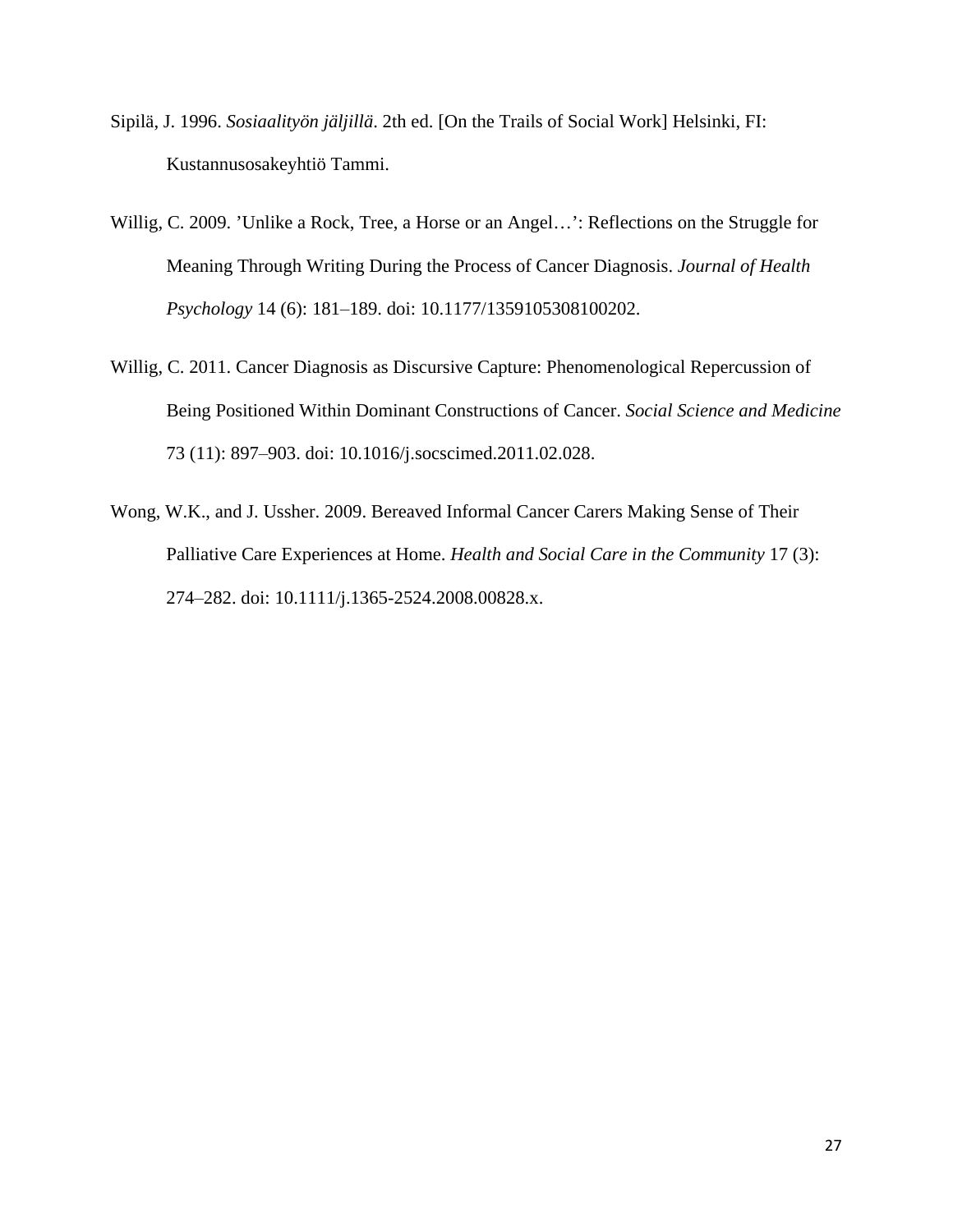Table 1. Characteristics of the breast and prostate cancer participants.

| <b>Characteristics</b>                         | <b>Women with Breast</b> | <b>Men with Prostate</b> |
|------------------------------------------------|--------------------------|--------------------------|
|                                                | Cancer $(N=21)$          | Cancer $(N=11)$          |
| Age                                            |                          |                          |
| Mean                                           | 57.5                     | 66                       |
| Range                                          | $37 - 76$                | 58-86                    |
| Timeline between getting ill and writing the   |                          |                          |
| narrative                                      |                          |                          |
| Year of getting ill                            | 1985-2009                | 1995-2008                |
| Range between getting ill and participating in | $0 - 24$                 | $1 - 14$                 |
| the study                                      |                          |                          |
| <b>Marital status</b>                          |                          |                          |
| Intimate relationship                          | 13                       | 10                       |
| Single                                         | $\overline{2}$           |                          |
| Widow                                          | $\overline{4}$           |                          |
| Unknown                                        | $\overline{2}$           |                          |
| <b>Employment status</b>                       |                          |                          |
| Employed                                       | 11                       | $\overline{2}$           |
| Unemployed                                     | $\overline{2}$           | 1                        |
| Pensioner                                      | 8                        | $\overline{4}$           |
| Unknown                                        |                          | $\overline{4}$           |
| Treatments received <sup>1</sup>               |                          |                          |
| Surgery                                        | 21                       | 6                        |
| Chemotherapy                                   | 11                       |                          |
| Radiotherapy                                   | 9                        | 8                        |
| Hormones                                       | 7                        | 5                        |

<span id="page-27-0"></span> $<sup>1</sup>$  Most participants received more than one form of treatment.</sup>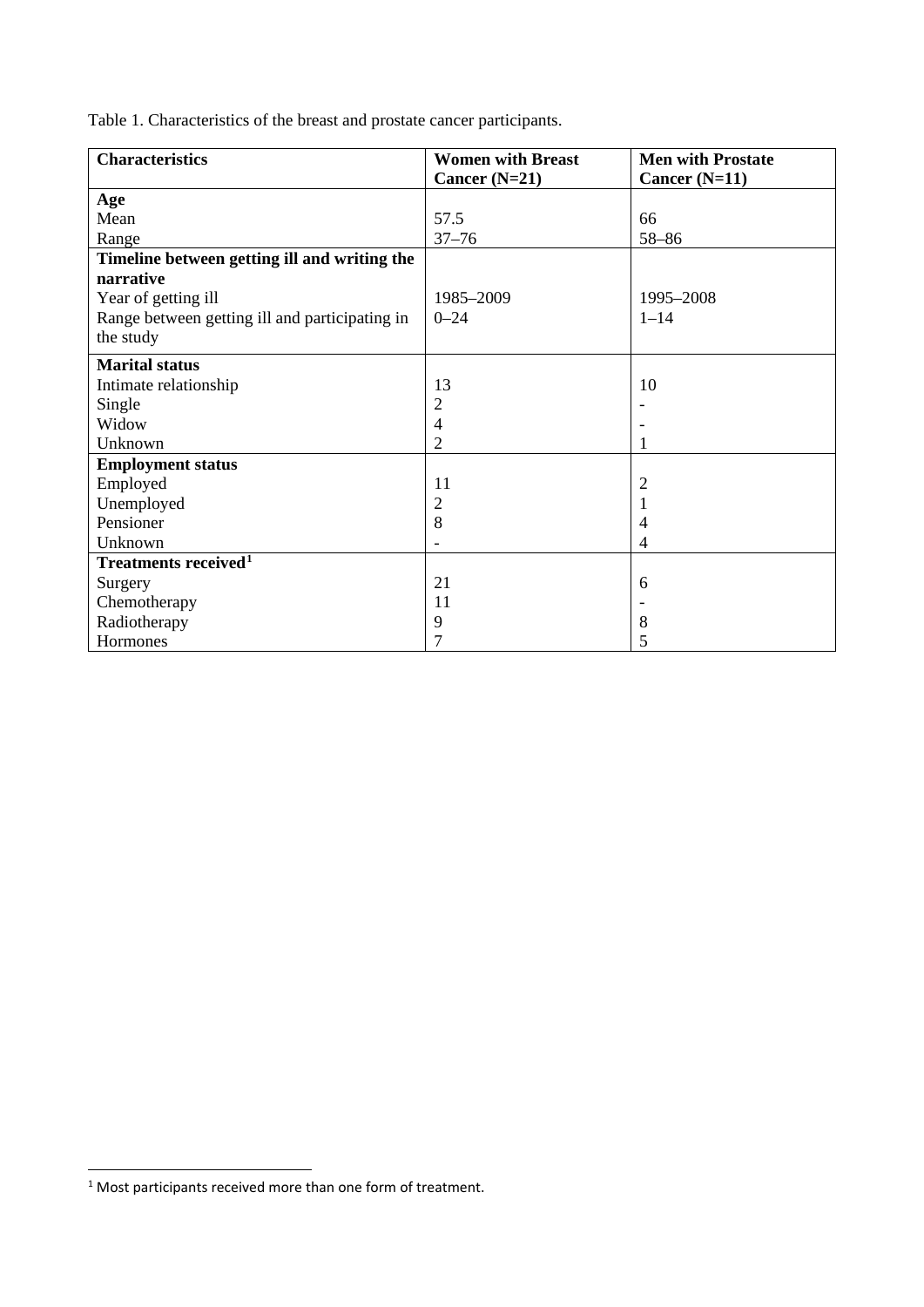Table 2. The characteristics of the writings written by loved ones.

| <b>Characteristics</b>                  |                |
|-----------------------------------------|----------------|
| Participant's relationship with the ill |                |
| Partner                                 | 10             |
| Daughter                                |                |
| Son                                     |                |
| <b>Sister</b>                           |                |
| Timeline when loved one got ill         |                |
| Range                                   | 1995-2008      |
| Was not declared                        | 4              |
| Cancer type of the loved one            |                |
| Prostate cancer                         | 6              |
| Breast cancer                           | $\overline{2}$ |
| Liver cancer                            |                |
| Stomach cancer                          |                |
| Skin cancer                             |                |
| Loved one died                          | 8              |